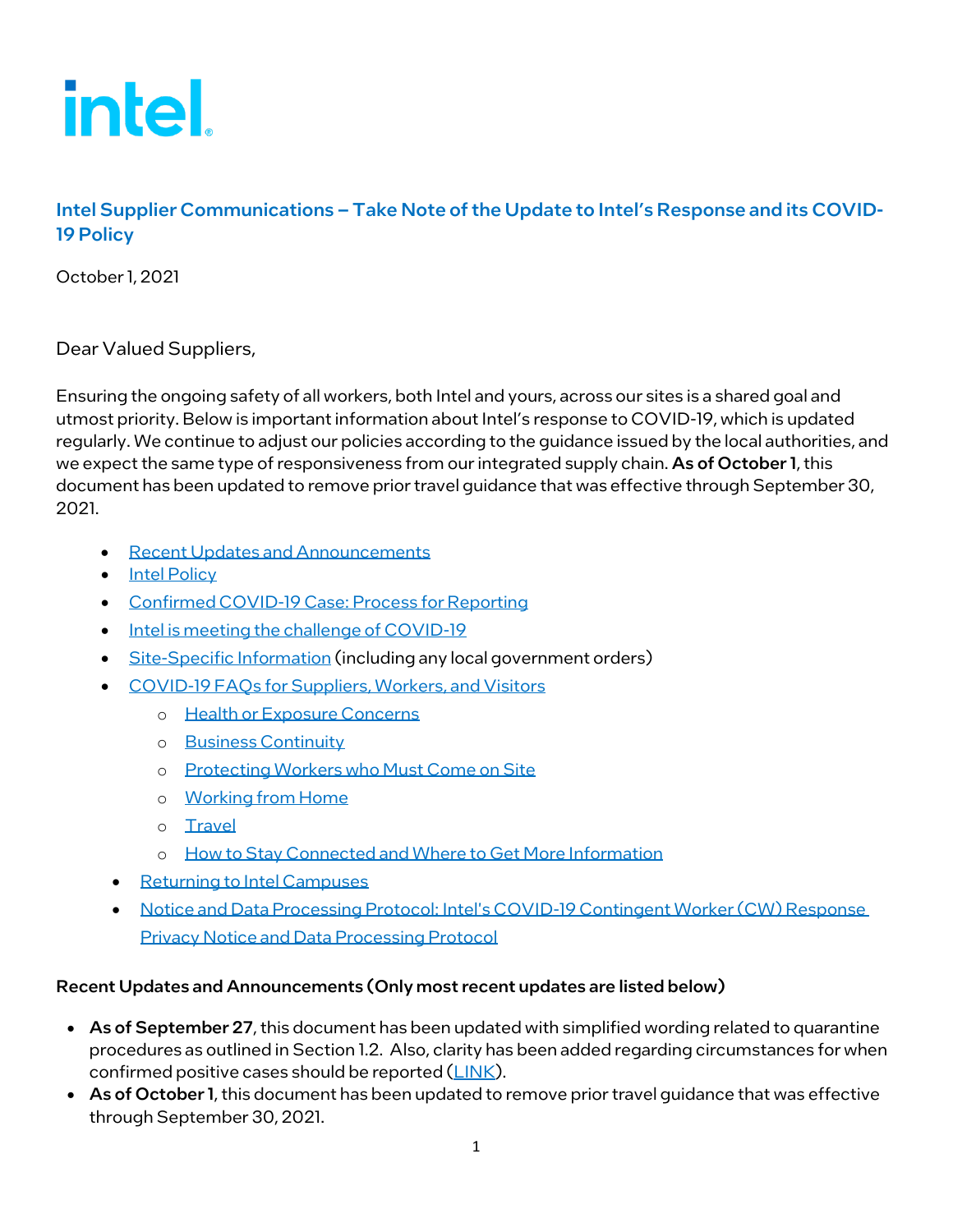- As of September 22, this document was updated with clarified guidance related to travel requirements and restrictions in Section 5.0. Additionally, quarantine procedures as outlined in Section 1.2 have been updated to remove the 6-month time limit for those who have previously recovered from COVID-19 with a positive COVID-19 test or a positive antibody "IgG" test. Additionally, the requirement to obtain a negative PCR or antigen COVID-19 test that was taken 5 days or more following international travel was removed for those that are vaccinated or were previously COVID-19 positive.
- As of September 3, this document was updated with clarified guidance related to travel requirements and restrictions in Section 5.0. Additionally, Section 1.7 has been updated to provide guidance in instances where a household member has symptoms but has not yet tested positive for COVID-19.
- As of August 27, this document was updated to remove now out of date New Mexico close contact and travel recommendation links.
- As of August 9, guidance has been updated related to the quarantine procedure for close contact and international travel in section 1.2.
- As of July 26, updated guidance on social distancing on elevators is included i[n Section 3.1.](#page-12-1)
- Update as of July 7. On June 21, 2021: Santa Clara County has issued a new [public health order,](https://covid19.sccgov.org/order-health-officer-06-21-2021-phasing-out-May-18-health-order) rescinding the requirement for businesses to ascertain the vaccination status of their employees working at facilities in Santa Clara County. On July 7, 2021: For California sites in Phase 3 of Intel's reopening plan, contingent workers may choose not to wear facemasks while working onsite if they are fully vaccinated and their employer has documented their vaccination status. Additional details can be found below in the "Site-[Specific Information" section](#page-5-0).
- As of July 1, the quarantine guidance for vaccinated workers has been updated to reflect the removal of the following criteria "It has been no longer than 6 months since the last dose in the series". This is driven by guidance that indicates vaccination protection is longer lasting. The guidance is found in section 1.2. Updated face mask guidance is also provided i[n section 3.2.](#page-14-0)
- As of May 26, Santa Clara County has issued a new [public health order,](https://covid19.sccgov.org/order-health-officer-05-18-2021-focused-safety-measures) which requires businesses to ascertain the vaccination status of their employees working at facilities in Santa Clara County by June 1, 2021. For any employees that are not fully vaccinated or decline to disclose their vaccination status, businesses are required to request updated vaccination status every 14 days thereafter. Suppliers will need to determine the vaccination status of their own employees. Please refer to the public health order and County **FAQs** for further detail.
- As of May 18, there is updated guidance related to facemask use requirements for those workers that have been vaccinated in Section 8.11.
- As of May 12, there is updated guidance related to returning to an Intel facility after illness in Section [1.7.](#page-9-0) Additionally[, Section 3.1](#page-12-1) has been updated to include specific guidance regarding social distancing guidelines related to transportation.
- As of May 4, there is updated guidance related to travel restrictions from India to the U.S. ( $\frac{\text{link}}{\text{link}}$ ).
- As of April 30, there is updated quidance related to Intel's facemask policy in [Section 3.2.](#page-14-0) Additionally, there are updates related to quarantine procedures for close contact and international travel, including previous positive COVID-19 cases, and vaccinated individuals can be found i[n Section](#page-7-2)  [1.2.](#page-7-2)
- As of March 31, there is new guidance i[n Section 8.17](#page-19-0) related to when one should return to the work site if symptoms develop after receiving the COVID-19 vaccine.
- As of March 12, there are additional updates related to quarantine procedures for close contact and international travel, including previous positive COVID-19 cases, and vaccinated individuals can be found i[n Section 1.2.](#page-7-2)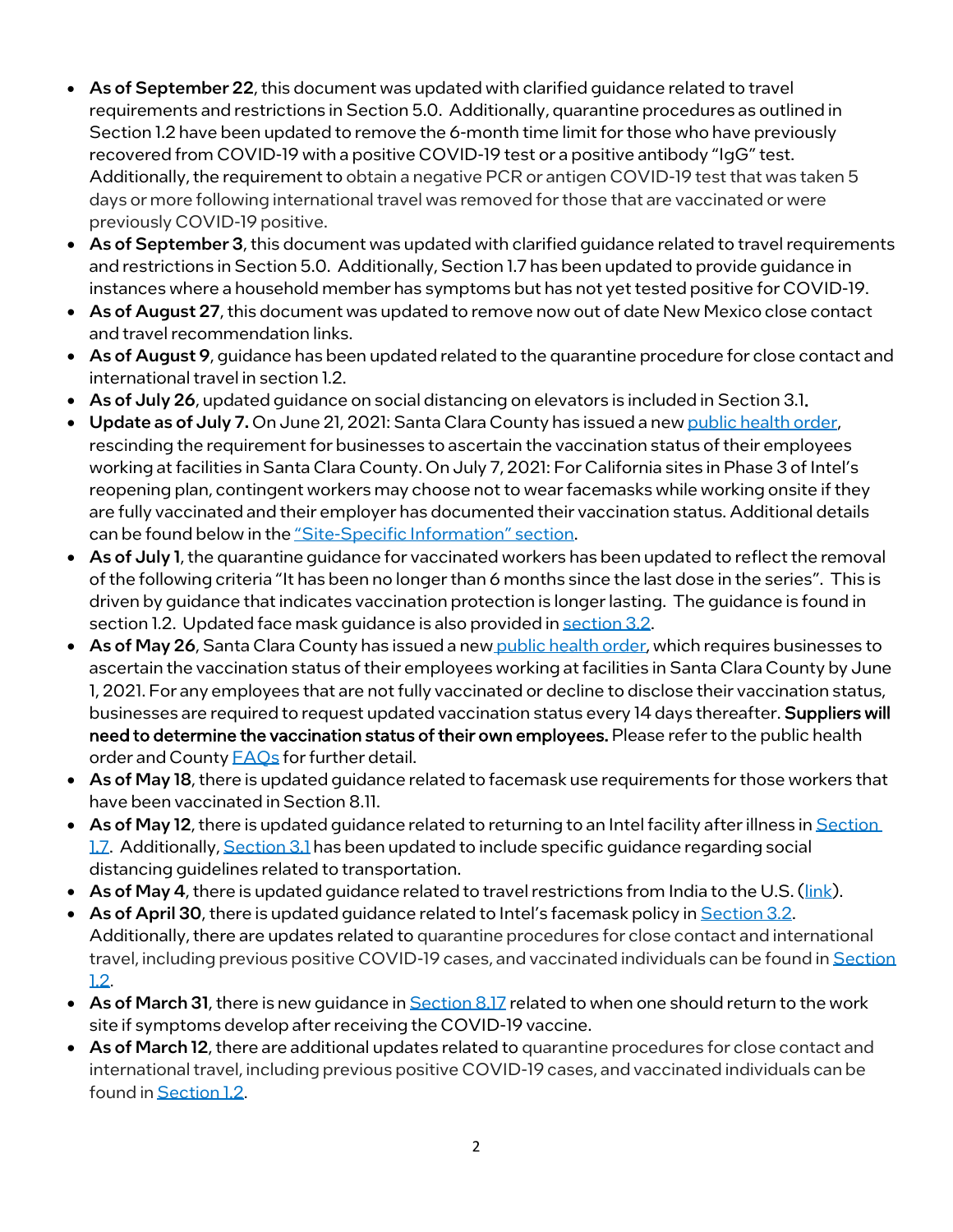- As of March 3, updated quarantine procedures for close contact and international travel, including previous positive COVID-19 cases, vaccinated and unvaccinated individuals can be found in Section [1.2.](#page-7-2)
- As of February 24, minimum time away from workplace requirements has been updated for consistency for confirmed cases in [Section 1.5.](#page-8-0)
- As of February 17, an update on acceptable facemasks and quidance has been added to [Section 3.2.](#page-14-0) This update includes the requirement to wear facemasks at all times while indoors and on-site – even when seated at your cube or desk (you may remove your mask when actively eating at your cube, desk, or in the cafés). Additionally, bandanas as face coverings are no longer allowed to be worn onsite.
- As of January 14, a number of FAQs have been added to address questions related to COVID-19 vaccines. Please see **Section 8.0** for specifics. In addition, effective January 26, the CDC will require all air passengers entering the United States to present a negative COVID-19 test, taken within 72 hours of departure [\(Link\)](https://travel.state.gov/content/travel/en/traveladvisories/ea/covid-19-information.html#ExternalPopup). [A link](https://www.dfa.ie/travel/travel-advice/coronavirus/general-covid-19-travel-advisory/) to Ireland travel advisories has also been added. Please note: "From the morning of Saturday 16 January 2021, all passengers arriving into Ireland should have a negative / 'not detected' result from a pre-departure COVID-19 PCR test taken within 72 hours prior to arrival in Ireland."
- As of January 7, California campuses have implemented a program to limit facility access to individuals directed by their manager or sponsor to work on-site or for another authorized purpose through the badge scanning process.
- As of December 19, the CW confirmed COVID case reporting was update from a manual form to a new URL link. Suppliers should use thi[s link](https://intelcorporationltd.formstack.com/forms/confirmed_CW_covid19) to submit each confirmed COVID case in a timely manner.
- As of December 17, Oregon OSHA issue[d additional guidance](https://targetmailer.intel.com/TMService/Redir.aspx?ID=4601526) to the temporary rule addressing COVID-19 workplace risks. Additionally, further guidance has been provided related to acceptable on-site face coverings. There is specific guidance for the [Oregon, New Mexico and Hudson sites](https://www.intel.com/content/www/us/en/supplier/documents/acceptable-face-coverings-or-nm-hudson.html) as well as guidance for [all other sites.](https://www.intel.com/content/www/us/en/supplier/documents/acceptable-face-coverings.html)
- As of December 11, to support the health and safety of our on-site workers, Intel will implement temperature screening at Ocotillo and Chandler campus entrances starting December 16 [\(Link\)](https://www.intel.com/content/www/us/en/supplier/documents/ocotillo-site-access-info.html). Additionally, there are updated travel recommendations for the state of [New Mexico.](https://cv.nmhealth.org/travel-recommendations/)
- As of December 7, the California Division of Occupational Safety & Health (Cal-OSHA) issued new [temporary regulations to address COVID-19](https://www.dir.ca.gov/DIRNews/2020/2020-99.html) that will affect California employers. Additionally, California announced a Regional Stay Home Order, with provision for continued operation of essential critical infrastructure sectors. The Order will go into effect in Bay Area Counties on December 6. Please refer to the Order for more detail.
- December 1, 2020: Santa Clara County has issued a new travel directive, which requires all persons traveling into Santa Clara County, whether by air, car, train, or any other means, directly or indirectly from a point of origin greater than 150 miles from the County's borders to quarantine for 14 days upon arrival, with limited exemption for essential business travel. Please refer to the travel directive available at the [County's website](https://www.sccgov.org/sites/covid19/Pages/public-health-orders.aspx) for further detail.
- As of November 25, Oregon OSHA has adopted a temporary rule to address the COVID-19. The Site-Specific Information section for Intel sites in Oregon has been updated to include a link to the temporary rule and reminder that Suppliers are expected to comply with the rule and should be prepared to provide documentation to Intel to demonstrate compliance upon reques[t \(Link\)](#page-6-0).
- As of November 18, updated guidance on facemasks is provided i[n section 3.2.](#page-14-0)
- As of November 16, the New Mexico site now has health declaration and temperature screening requirements [\(Link below\)](#page-6-1).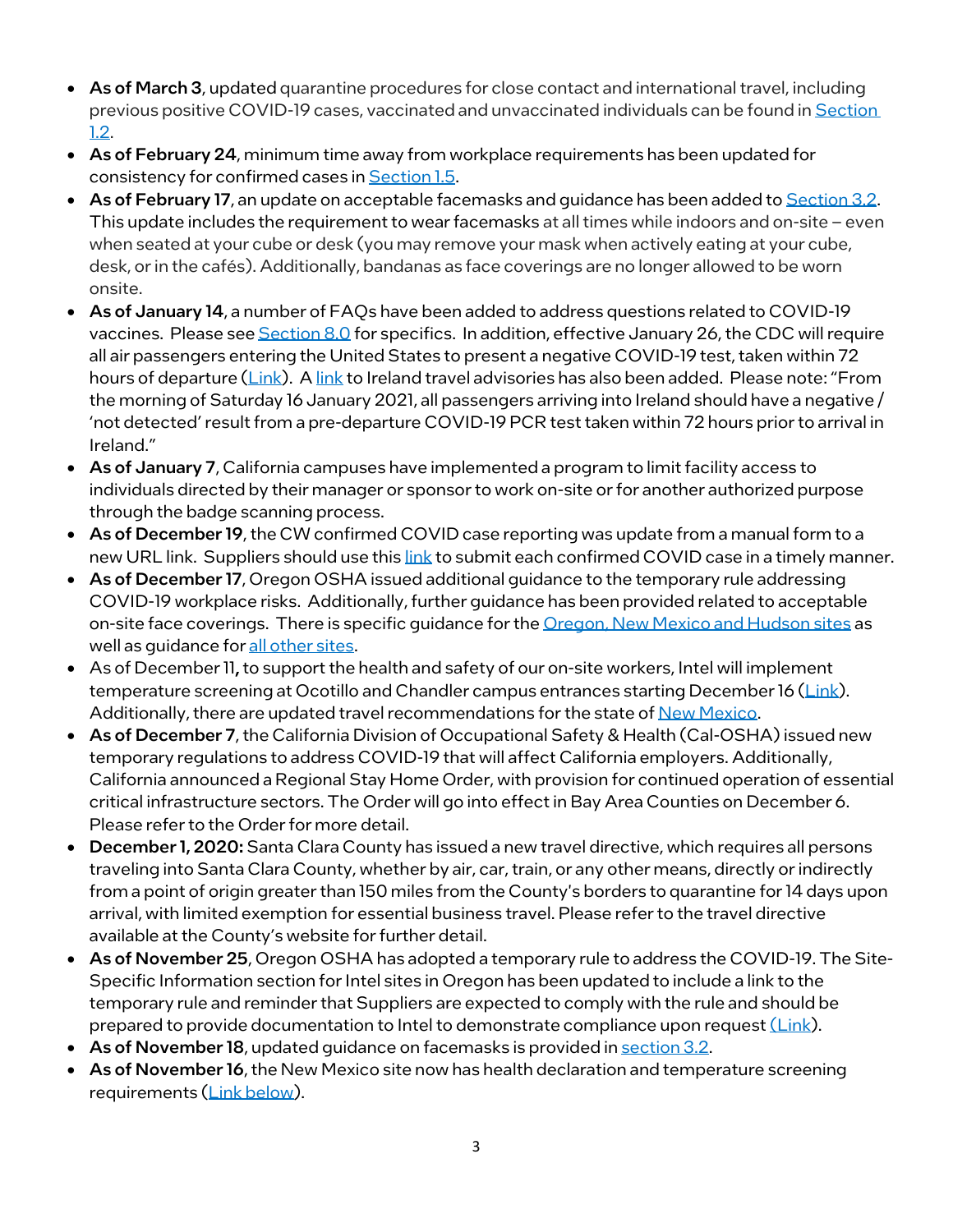- As of October 21, we now have updated quidance i[n section 1.4](#page-8-1) regarding the reporting of COVID-19 cases to Intel.
- As of October 15, we now have updated guidance i[n section 1.2](#page-7-3) regarding having close contact with a now confirmed positive COVID-19 case.
- As of September 28, we now have updated guidance for face mask usage in <u>New Mexico</u>.
- As of September 18, we now have training content to review before returning to campus. It will help you understand how to maintain a safe environment for your health and safety and the health and safety of your co-workers and family (Sectio[n 7.2](#page-18-2) an[d HERE\)](https://www.intel.com/content/www/us/en/supplier/documents/covid-pandemic-training.html).
- September 10, we have updated th[e face mask exception policy](#page-14-0) in section 3.2 (effective September 24th) and updated the link t[o New Mexico travel guidance.](#page-6-1)

## [Return to Top](#page-0-1)

## <span id="page-3-0"></span>Intel Policy

Ensuring the ongoing safety of workers at our sites, both Intel and yours, is a shared goal and utmost priority. We urge you to continue following best practices for safeguarding your health both in your personal lives, and at work, whether working on-site or at home. Wear a mask properly whenever on-site, out in public, or interacting with people who aren't in your immediate family. Maintain social distancing wherever possible. Continue to practice good personal hygiene and wash your hands with soap frequently and thoroughly. Any workers who feel unwell or have symptoms should seek medical care as needed, and not visit or work at Intel facilities until the worker is well and without symptoms. Typical symptoms include fever, coughing, shortness of breath. Other symptoms that may sometimes appear include fatigue, muscle soreness, chills, headache, sore throat, new loss of taste or smell, congestion or runny nose, nausea or vomiting, and diarrhea.

In addition, all authorized supplier representatives must promptly inform Intel of a confirmed COVID-19 cas[e using this link](https://intelcorporationltd.formstack.com/forms/confirmed_CW_covid19) if it involves one of their employees or subcontractors who has been on an Intel site or within close contact with any other worker during their Intel engagement. See additional details in the next section.

We understand that our suppliers and visitors will likely have their own precautions related to the COVID-19 outbreak; however, we expect contingent workers and visitors to adhere to Intel's policies for work being performed at Intel facilities. Our facilities may also have various site-specific procedures in place depending on local government requirements or recommendations, including health questionnaires, temperature screening and the use of masks while working on site. Please work with your Intel point of contact and consult suppier intel.com for relevant policies or to ask questions. Suppliers are responsible for ensuring that their subcontractors follow Intel policies and procedures regarding the COVID-19 outbreak. If local regulations are stricter, you should adhere to those stricter regulations.

The health and wellbeing of all workers continues to be our top priority, and we continue to review our policies and guidance to ensure that they reflect the latest developments in the ongoing COVID-19 outbreak. Thank you again for your ongoing cooperation and collaboration in these challenging times – be well.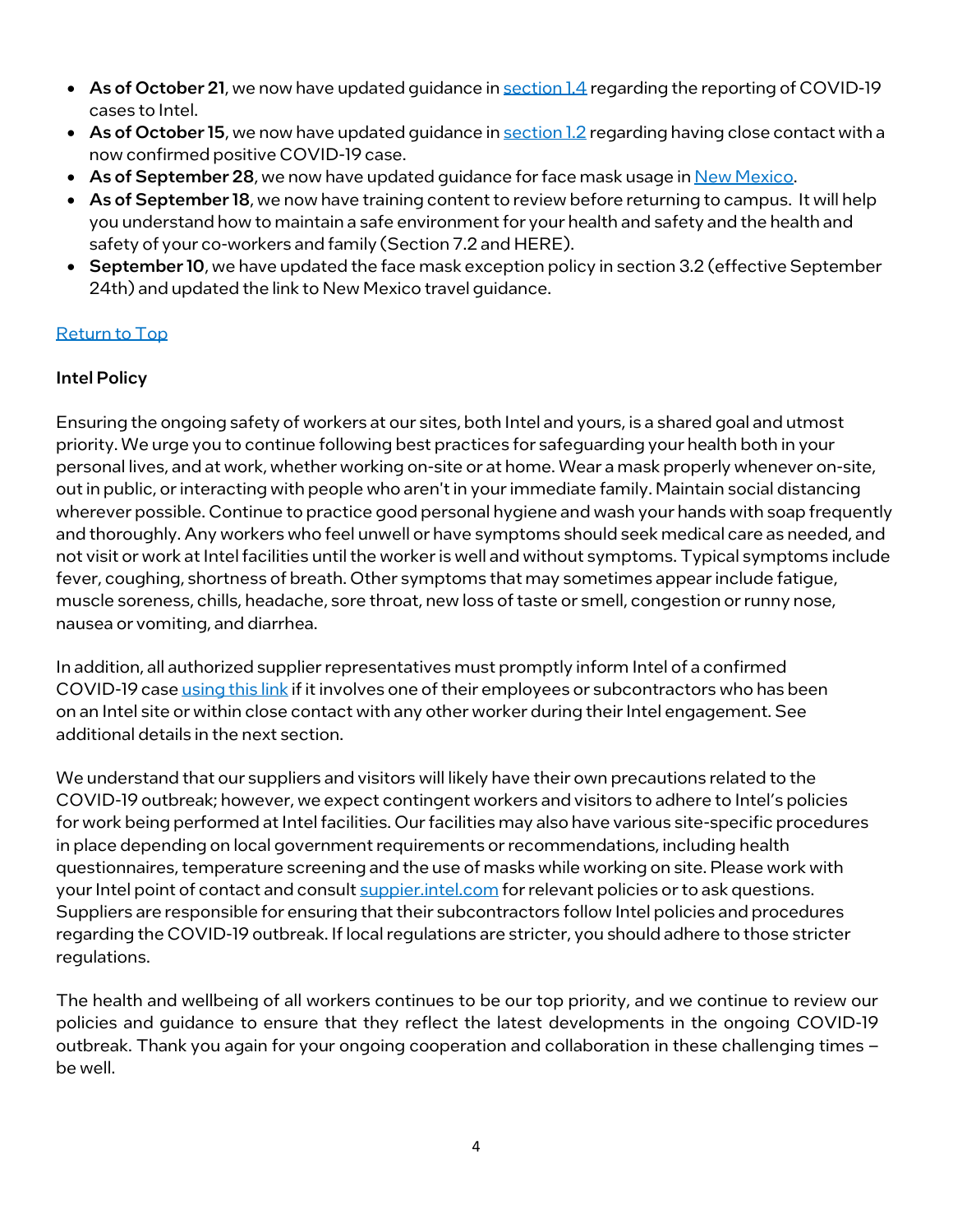### [Return to Top](#page-0-1)

#### <span id="page-4-0"></span>Confirmed COVID-19 Case: Process for Reporting

All authorized supplier representatives shall promptly inform Intel of a confirmed COVID-19 case if it involves one of their employees or subcontractors who has been on an Intel site or within close contact with any other worker during their Intel engagement. This account should only be used to report confirmed (positively tested in a lab or clinic) cases of workers who were present on an Intel campus/site in the past couple weeks or plan to return to an intel campus/site within the next couple weeks. Suppliers and their workers shall not rely on speculation or rumor to determine whether there is a confirmed case. Supplier may also need to comply with applicable government reporting requirements.

Directions for COVID Reporting: When notifying Intel of a confirmed case, use [this Link,](https://intelcorporationltd.formstack.com/forms/confirmed_CW_covid19) complete all fields, and submit. If you are resubmitting a previous notification, please identify this on the "case status" field.

Relevant definitions and return to workplace requirements are listed below. Information should not include: Name or other detailed personal information of the involved worker or other workers.

Contact Tracing Information: While suppliers may have their own contract tracing protocols, this is an example of how Intel defines contract tracing. Please ensure that the reported contract tracing include these minimum data elements. Use of face shield or mask does not mitigate need for contact tracing for confirmed cases.

When affected worker ("confirmed case") is symptomatic (Additional details in Sectio[n 1.2\)](#page-7-2):

- Who should be contacted and quarantined in confirmed COVID cases in Intel? Co-workers who have been in close contact with the affected worker in the 48 hours prior to onset of symptoms.
- What is "close" contact? Being within approximately 6 feet (2 meters) of a COVID-19 confirmed case for 15 minutes or more cumulatively over the 48 hours prior to symptom onset. \*See New Mexicospecific requirements below.

When affected worker ("confirmed case") is asymptomatic (Additional details in Sectio[n 1.2\)](#page-7-2):

- Who should be contacted and quarantined in confirmed COVID cases in Intel? Co-workers who have been in close contact with the affected worker in the 72 hours prior to the affected worker's test date.
- What is "close" contact? Being within approximately 6 feet (2 meters) of a COVID-19 confirmed case for 15 minutes or more cumulatively over the 72 hours prior to the affected worker's test date. \*See New Mexico-specific requirements below.

### [Return to Top](#page-0-1)

### <span id="page-4-1"></span>Intel is meeting the challenge of COVID-19

[View what Intel is doing to meet the challenges of COVID-19 at Intel.com.](https://www.intel.com/content/www/us/en/corporate-responsibility/covid-19-response.html)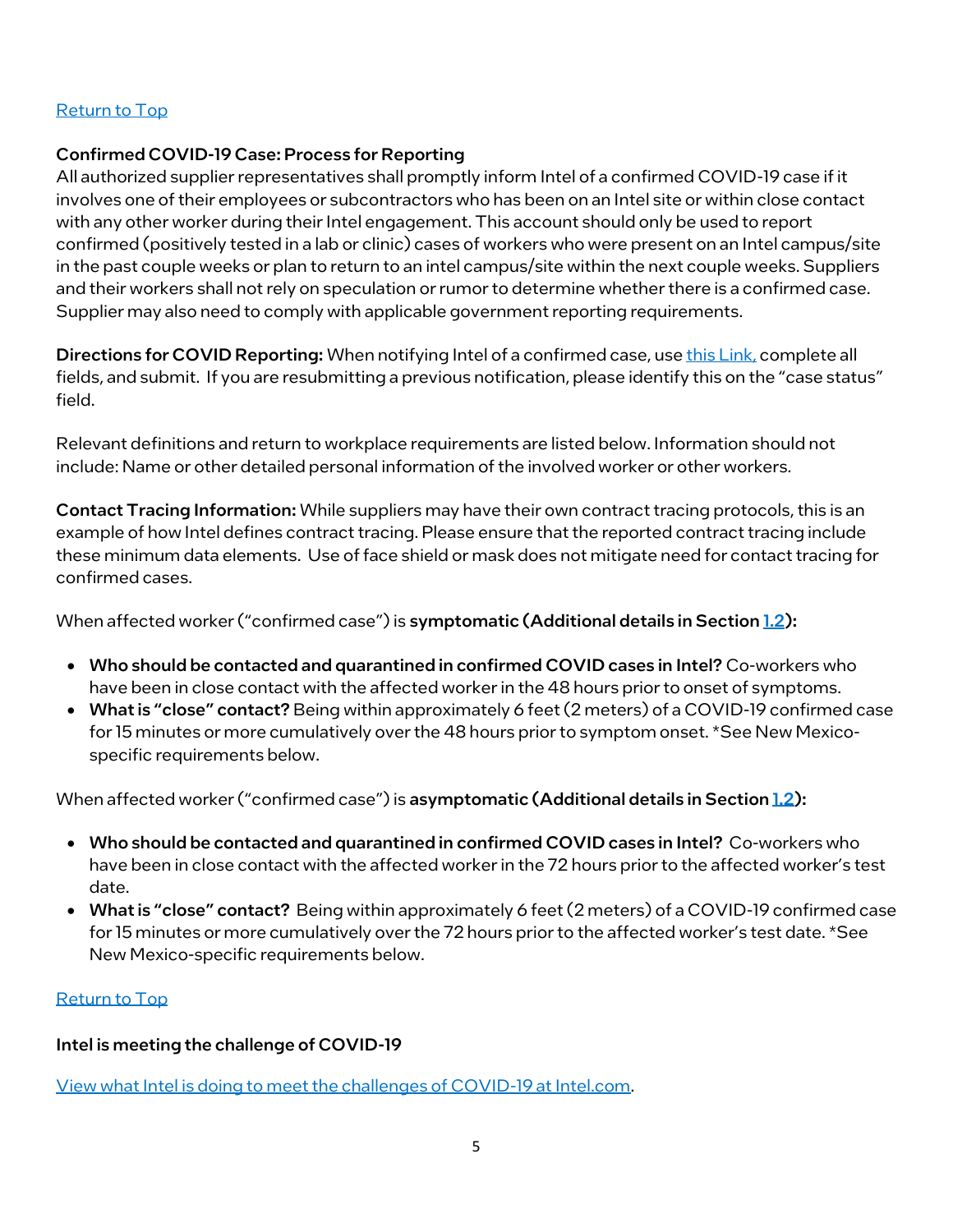## <span id="page-5-0"></span>Site-Specific Information (including any local government orders/updates)

Several governments have issued "shelter in place" or "COVID-19 Response" orders. These orders often severely restrict movement in order to limit the spread of COVID 19 while, at the same time, encouraging some essential businesses to continue to operate. Intel works to comply with these orders, limiting movement and operating essential business, infrastructure, and manufacturing as encouraged or permitted to do so.

In some cases, orders allowing or encouraging Intel to continue to operate some essential functions also allow Intel suppliers who support those functions to continue to operate. If an order creates issues that affect your work at an Intel site or your ability to support such work, please engage with your Intel point of contact to coordinate on next steps prior to shutting down. In some cases, Intel will contact you directly where we believe a supplier supports essential business functions.

Some cities and states throughout the United States have proclaimed a local state of emergency, including placing curfews of varying lengths and details. Travel to and from work is not restricted during this time, and workers may continue to report to work as scheduled. The declaration(s) do not stipulate individuals need to carry documentation with them indicating their purpose for travel.

Below is a list of government sites encompassing updates, shelter-in-place or stay home, and/or stay safe orders at major Intel sites or links to additional site guidance Intel is providing.

- Arizona
- [California](https://covid19.ca.gov/roadmap/#top)
	- $\circ$  See the Santa Clara County COVID-1[9 website](https://covid19.sccgov.org/home) for the current public health order
		- *June 21, 2021: Santa Clara County has issued a ne[w public health order,](https://covid19.sccgov.org/order-health-officer-06-21-2021-phasing-out-May-18-health-order)rescinding the requirement for businesses to ascertain the vaccination status of their employees working at facilities in Santa Clara County, provided that employers have completed two rounds of ascertainment and maintain records to demonstrate completion. Please refer to the new public health order and County [FAQs](https://covid19.sccgov.org/public-health-order-faq) for further detail.*
	- $\circ$  See the California Department of Industrial Relation[s website](https://www.dir.ca.gov/dosh/coronavirus/ETS.html) for revisions to the COVID-19 Prevention Emergency Temporary Standards and FAQs
		- *July 7, 2021: In Intel reopening plan phases 1-2, facemasks are required, regardless of vaccination status. In Intel reopening phase 3, in alignment with Cal/OSHA revise[d COVID-19 Prevention](https://www.dir.ca.gov/dosh/coronavirus/ETS.html)  [Emergency Temporary Standards,](https://www.dir.ca.gov/dosh/coronavirus/ETS.html) contingent workers that have provided confirmation to their employer that they are fully vaccinated may choose not to wear facemasks. Unvaccinated workers and those who do not wish to disclose their vaccination status must continue to wear facemasks while working indoors. Please refer to the Cal/OSHA Standard and FAQs for more detail.*
		- To support the health and safety of everyone working on the California campuses, Intel has implemented a program to limit facility access to individuals directed by their manager or sponsor to work on-site or for another authorized purpose through our badge scanning process. These changes will help ensure that those coming on-site are doing so for essential reasons only. Workers who must be on-site to do their jobs should have automatically been granted the security entitlement to enable facility access.
			- How do I verify or request access to the facility?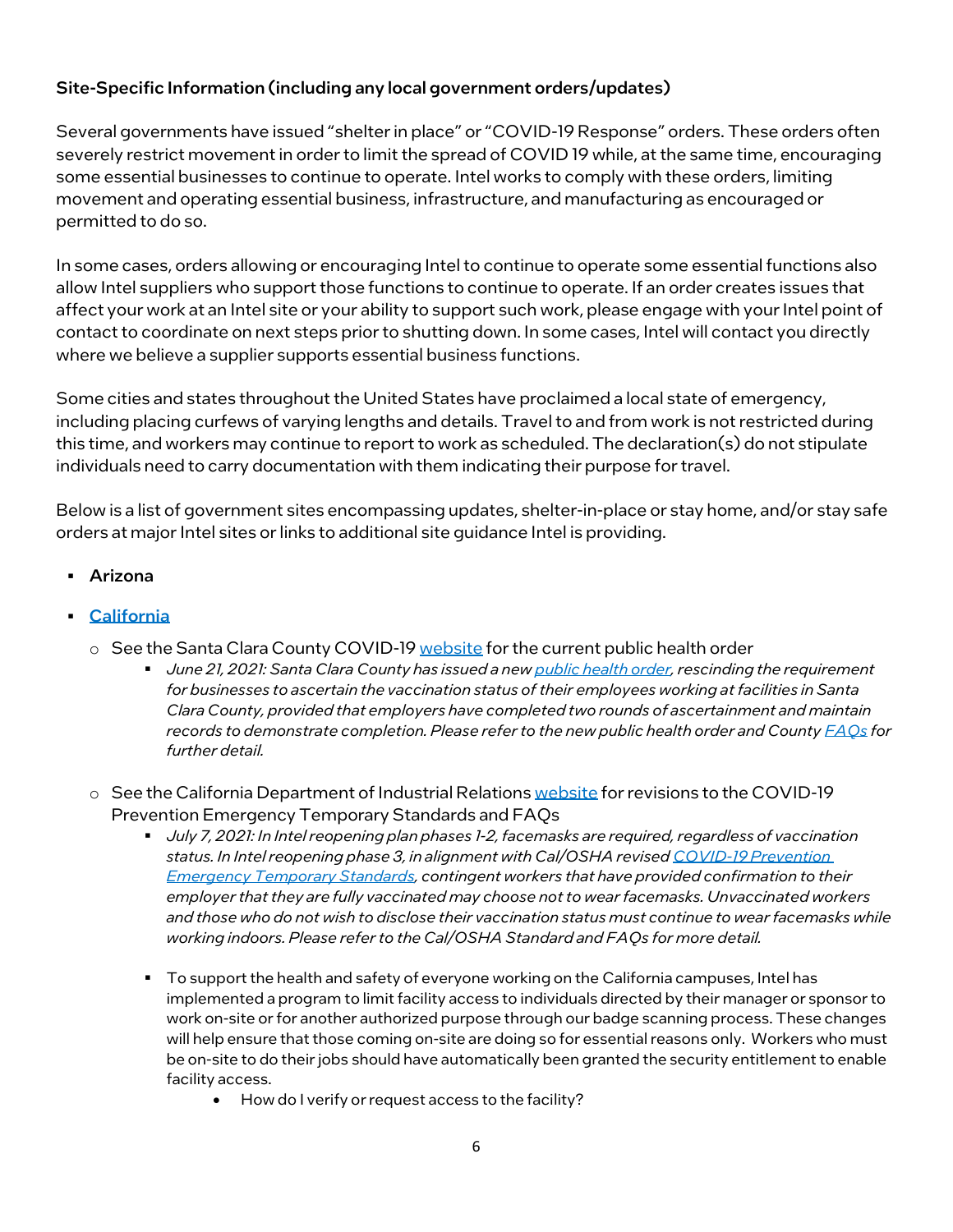- Contact your manager or sponsor. Your manager or sponsor should have Intel Network credentials and can verify or request access on your behalf through the Access Provisioning Module.
- [Colorado](https://covid19.colorado.gov/covid-19-in-colorado/public-health-executive-orders-resource)
- [Illinois](https://coronavirus.illinois.gov/s/)
- [Massachusetts](https://www.mass.gov/info-details/covid-19-updates-and-information)
	- o [Massachusetts Travel Order](https://www.intel.com/content/www/us/en/supplier/documents/massachusetts-travel-order.html)
- <span id="page-6-1"></span><span id="page-6-0"></span>**• [New Mexico](https://cv.nmhealth.org/wp-content/uploads/2020/09/Executive-Order-2020-063.pdf)** 
	- o [New Mexico Environment Department Emergency Amendment:](https://www.env.nm.gov/wp-content/uploads/2020/08/2020-08-05-OHSB-files-emergency-amendment.pdf)
		- Reporting COVID-19 cases in NM: Within four (4) hours of learning that an employee tested positive for coronavirus disease 2019 (COVID-19), each employer shall report the positive test to the New Mexico Occupational Health and Safety Bureau at the email: nmeny[osha@state.nm.us,](mailto:nmenv-osha@state.nm.us) or telephone: (505) 476-8700, Fax: (505) 476-8734.
	- o New Mexico NMED page[: https://www.env.nm.gov/](https://www.env.nm.gov/)
	- o Unless a healthcare provider instructs otherwise, all individuals shall wear a mask or multilayer cloth face covering in public settings except when eating or drinking. Masks with vents shall not satisfy this requirement.
	- o Health Declaration and Temperature Screening: [https://www.intel.com/content/www/us/en/supplier/documents/new-mexico-health](https://www.intel.com/content/www/us/en/supplier/documents/new-mexico-health-declaration.html)[declaration.html](https://www.intel.com/content/www/us/en/supplier/documents/new-mexico-health-declaration.html)
- **[Oregon](https://govstatus.egov.com/or-covid-19/)** 
	- o [Oregon Physical Distancing Training and Resources](https://www.intel.com/content/www/us/en/supplier/documents/oregon-physical-training-and-resources.html)
	- o [Oregon Physical Distancing Policy](https://www.intel.com/content/www/us/en/supplier/documents/oregon-physical-distancing-policy.html) *(keep in mind while applicable to all workers on site; some of the links included may be available only to the employees or workers who have access within the firewall and to Circuit locations)*
	- o Oregon OSHA has adopted a [temporary rule to address the COVID-19,](https://osha.oregon.gov/OSHARules/div1/437-001-0744.pdf) effective November 16, with certain requirements phased in. Suppliers are expected to comply with the rule, including but not limited to the requirements prepare an exposure assessment and infection control plan and complete employee training. Suppliers should be prepared to provide documentation to Intel to demonstrate compliance upon request. [Visit the Oregon OSHA COVID-19 webpage](https://osha.oregon.gov/covid19/Pages/default.aspx) for additional guidance and templates.
- <u>[Malaysia](https://www.intel.com/content/www/us/en/supplier/documents/coronavirus-malaysia-guidance.html)</u>
	- o United States: Effective January 26, the CDC will require all air passengers entering the United States to present a negative COVID-19 test, taken within 72 hours of departure [\(Link\)](https://travel.state.gov/content/travel/en/traveladvisories/ea/covid-19-information.html#ExternalPopup).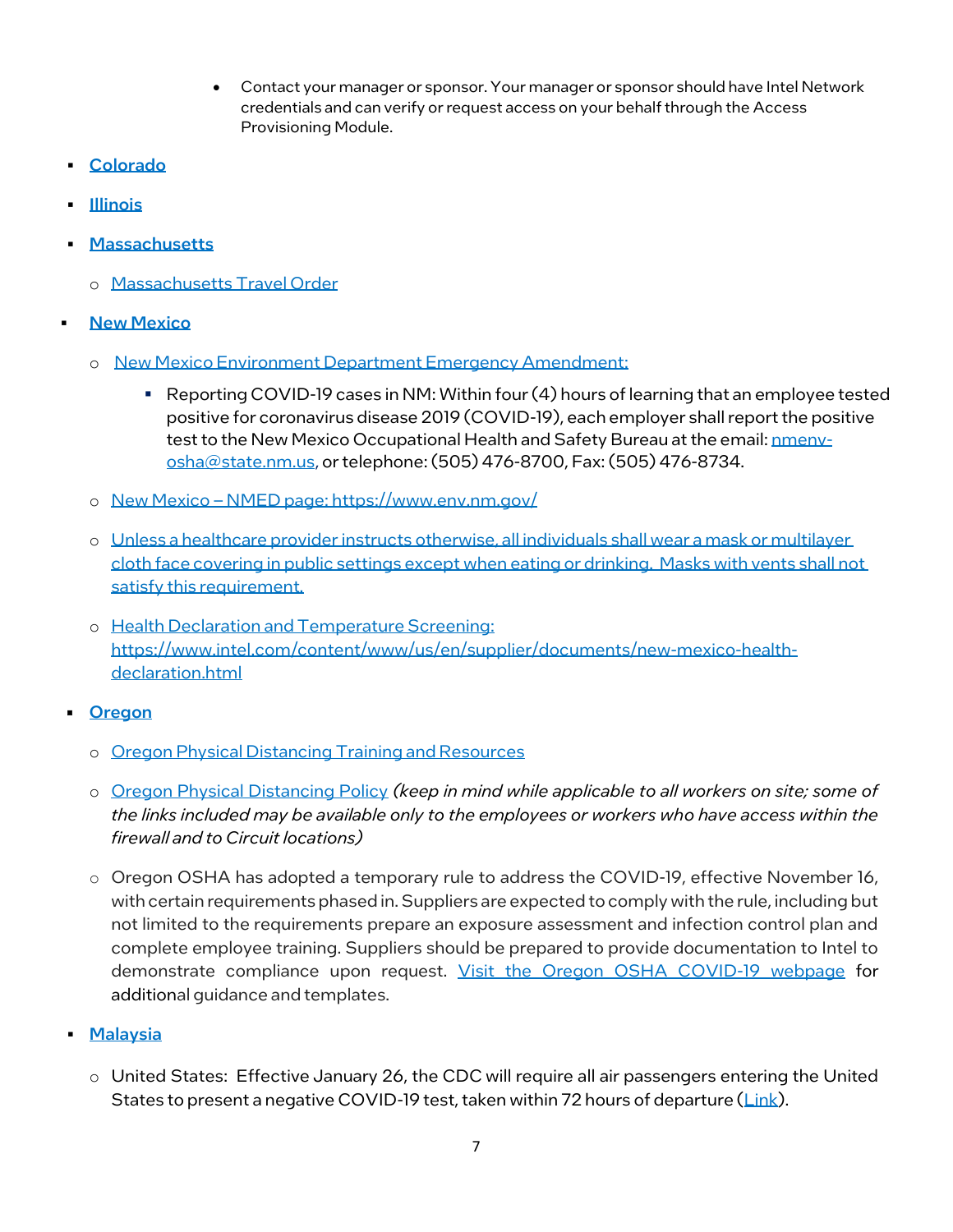- **Example:** "From the morning of Saturday 16 January 2021 all passengers arriving into Ireland should have a negative / 'not detected' result from a pre-departure COVID-19 PCR test taken within 72 hours prior to arrival in Ireland."
- **India:** On April 30, 2021, President Biden issued a [Presidential Proclamation](https://www.whitehouse.gov/briefing-room/presidential-actions/2021/04/30/a-proclamation-on-the-suspension-of-entry-as-nonimmigrants-of-certain-additional-persons-who-pose-a-risk-of-transmitting-coronavirus-disease-2019/) announcing travel restrictions for travelers coming to the U.S. from India. The proclamation prohibits foreign nationals from entering the United States if they have been physically present in India within 14 days before their attempted entry unless they qualify for an exception. The proclamation goes into effect on 12:01AM EDT (US) May 4, 2021 and will remain in effect until terminated by the President.

### [Return to Top](#page-0-1)

### <span id="page-7-0"></span>COVID-19 Frequently Asked Questions for Suppliers, Workers, and Visitors

- <span id="page-7-1"></span>1.0 Health or Exposure Concerns
- 1.1 What is Intel's overall stance on protecting workers and visitors?

<span id="page-7-3"></span>Intel is focused on protecting the health and safety of all workers and visitors at Intel facilities. Our policies are meant to protect the health and wellbeing of everyone at our facilities, including employees, contingent workers and visitors. All workers are expected to comply wit[h Intel Code of Conduct.](https://www.intel.com/content/www/us/en/policy/policy-code-conduct-corporate-information.html) Additionally, Intel has instituted social distancing guidelines and other safety practices at our sites to help protect all workers.

## 1.2 What is the quarantine procedure for close contact and international travel before returning to and Intel site?

## <span id="page-7-2"></span>Close Contact Quarantine Procedures:

Close contact with a person who has tested positive for COVID-19 is defined as being within 6 feet (2 meters) for a cumulative total of 15 minutes or more in the 48 hours prior to the onset of symptoms in the positive individual or 72 hours prior to a positive test in an asymptomatic individual.

The use of face masks and other measures, such as screens and barriers, does not eliminate the need for contact tracing and quarantine. All workers must follow local government requirements if those are stricter than Intel policies.

- All workers who come in close contact with a confirmed positive COVID-19 individual must quarantine and remain away from the worksite for 14 days from the last exposure. Fully vaccinated workers or those who have recovered from COVID-19 may return on-site earlier if ALL the following criteria are met:
	- o Must be fully vaccinated OR have had a positive COVID-19 test OR a positive antibody "IgG" test
	- o Provide a negative PCR or antigen COVID-19 test that was taken 5 days or more following the last exposure
	- o Remain symptom free following the current COVID-19 exposure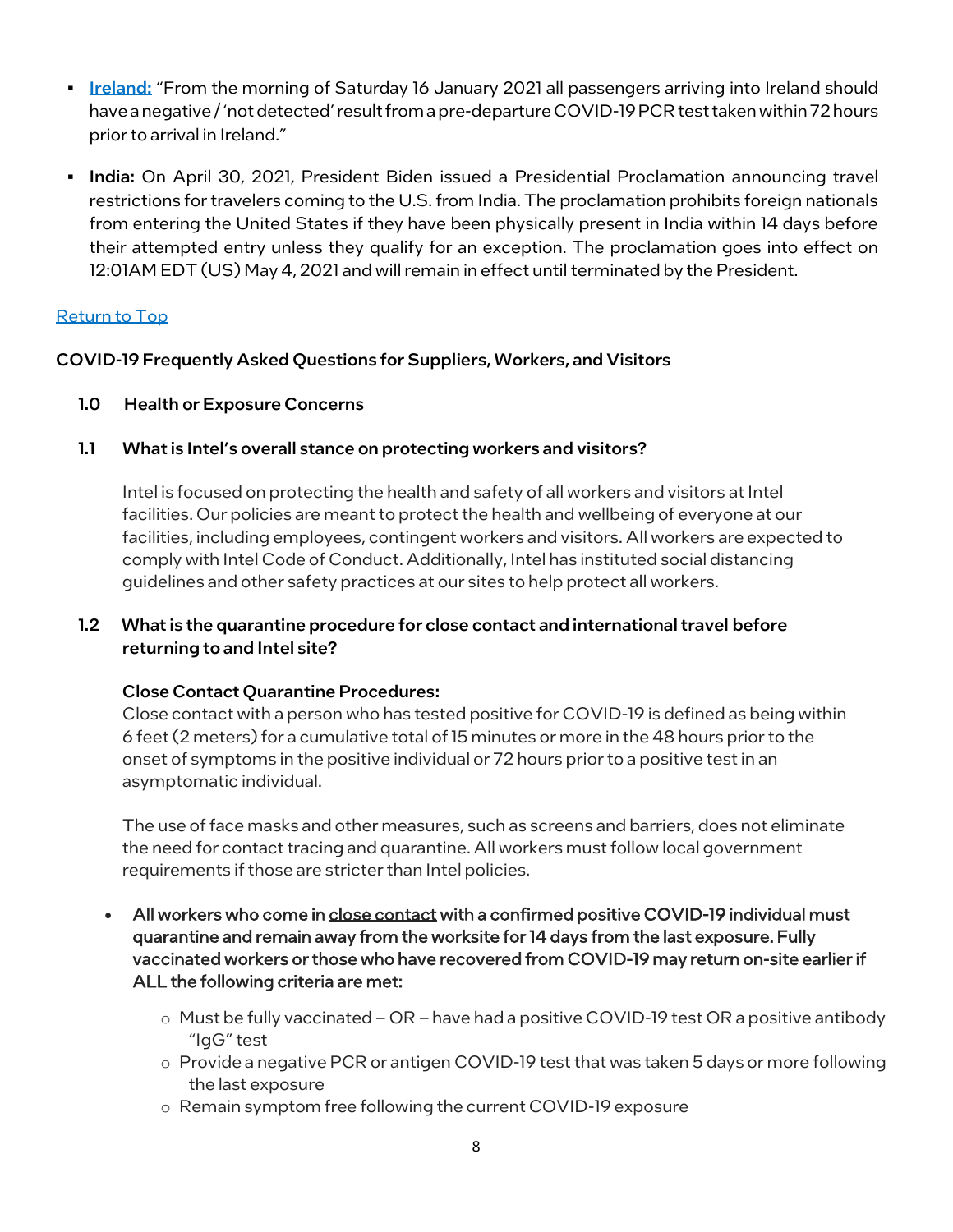- o Self-isolate and get tested if symptoms develop
- o Follow all applicable local requirements
- If symptoms develop, workers should leave the workplace and refer to **Section 1.7** for details on returning to the workplace.

International Travel Quarantine Procedures:

- Unvaccinated workers who have travelled internationally (business or personal) must quarantine and remain away from the worksite for 14 days. No exceptions.
- Fully vaccinated workers or those who have recovered from COVID-19 do not need to quarantine after international travel (business or personal) if ALL the following criteria are met:
	- o Must be fully vaccinated OR if recovered from COVID have had either a positive COVID-19 test OR a positive antibody "IgG" test
	- o Remain symptom free
	- o Self-isolate and get tested if symptoms develop
	- o Follow all applicable local requirements
- Persons who become symptomatic and test positive during the quarantine period will follow the confirmed or suspected case protocol [\(Section 1.7\)](#page-9-0).
- 1.3 I have been in contact with someone who is not symptomatic, but they were told to selfquarantine due to potential exposure. Am I allowed on Intel's site? Yes. The CDC does not recommend testing, symptom monitoring or special management for people exposed to symptom-free people with potential exposures to COVID-19 (such as in a household). These people are not considered exposed.
- <span id="page-8-1"></span>1.4 What is my obligation if I know of a confirmed COVID-19 case in my team working at an Intel facility?

Intel requires all authorized supplier representatives promptly inform Intel of a confirmed COVID-19 case [using this link](https://intelcorporationltd.formstack.com/forms/confirmed_CW_covid19) if it involves one of their employees who has been on an Intel site within the past few weeks. This account is only meant to be used to report *confirmed (positively tested in a lab or clinic) cases* of workers that were present at an Intel campus/site.

- <span id="page-8-0"></span>1.5 What is contact tracing and how does Intel conduct contact tracing in instances of COVID-19? The CDC generally describes contact tracing as "the process of identifying, assessing, and managing people who have been exposed to a disease to eliminate transmission." For instances of a confirmed case of an Intel employee the following process is followed:
	- Unless public health directs otherwise, contact tracing will be from 2 days prior to appearance ofsymptoms. Intel's Occupational Health will collect the following information from the worker:
		- o Last date on work premises; last date of exposure if known; symptoms; date of onset of first symptoms; work area and presence in any other work locations in the 2 days prior to symptom onset.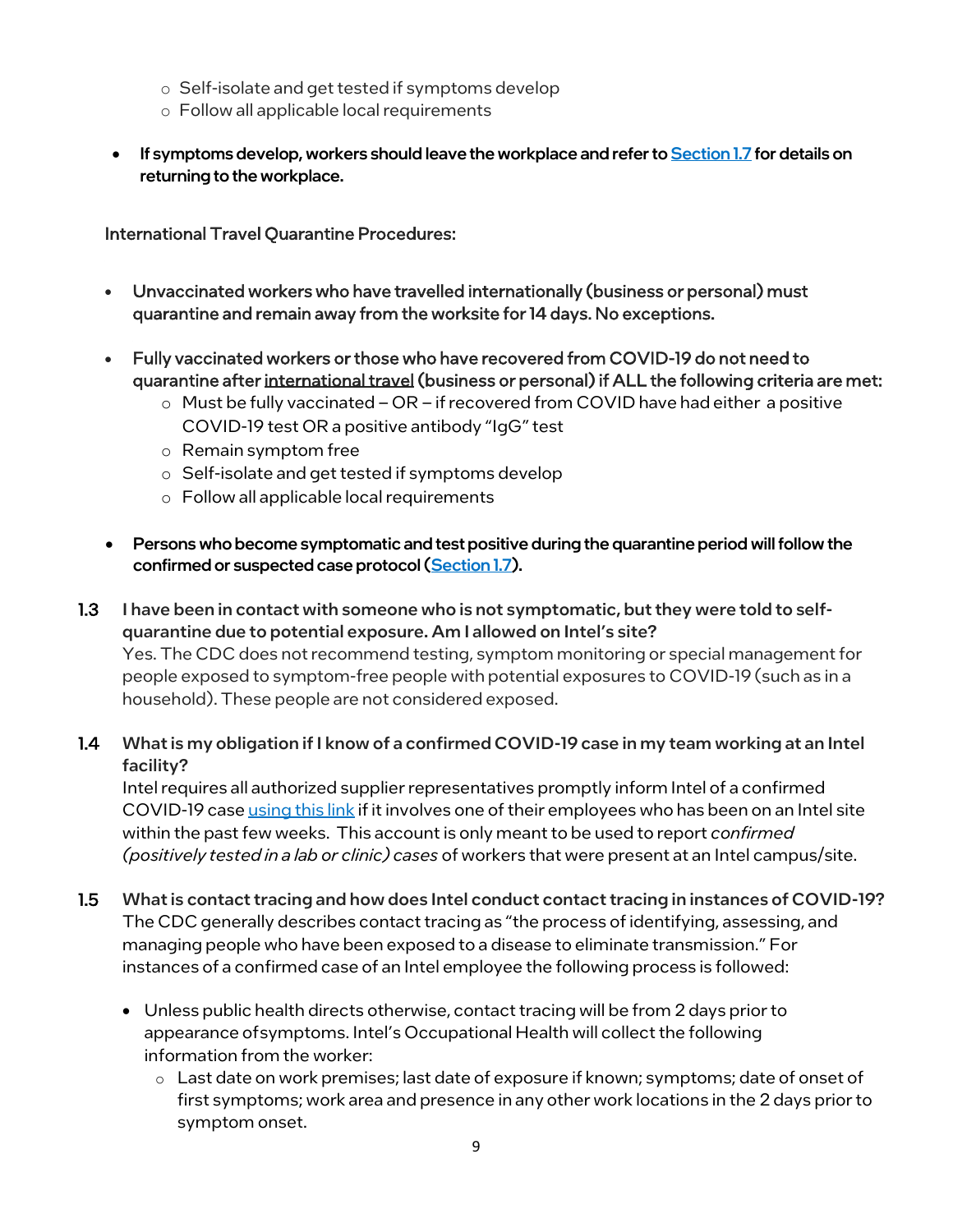- $\circ$  Close contacts: Names of individuals who have been in close contact with the affected worker within the 2 days prior to onset of symptoms. Close contact is defined as being within approximately 6 feet (2 meters) of a COVID-19 case for a for 15 minutes cumulative time or longer during the 48 hours prior to onset of symptoms with an individual with a confirmed COVID-19 case.
- For instances of confirmed cases of non-Intel workers that have been on an Intel site the following would apply:
	- $\circ$  Intel Occupational Health will partner with supplier and/or local public health to assist with contact tracing of Intel employees upon request. Additionally, the worker should not visit or work at Intel facilities for a minimum of 10 days since onset of symptoms and 3 days free of fever without the use of fever reducing medications: significant improvement in cough to no more than infrequent cough and improvement in other symptoms. For asymptomatic confirmed cases they should not visit or work at an Intel facility for 10 days from the date on which the positive test was performed.
- Communication: Letters are sent to identify close contacts to inform them of possible exposure and steps to take if they become symptomatic. Identified close contacts are asked to self-quarantine for 14 days and if they remain symptom free, they may return to work. Updated quarantine procedures for close contact and international travel, including previous positive COVID-19 cases, vaccinated and unvaccinated individuals can be found in [Section 1.2.](#page-7-2)

As of June 26, the CDC recommends testing for close contacts of confirmed cases, where available. In the U.S., workers can use  $Test$  Finder to locate a testing site. If you are symptomatic, and/or think you have been exposed to the COVID-19, you may not come to work while awaiting your test result.

## 1.6 What actions will Intel take if a contingent worker (CW) or privileged visitor tests positive for COVID-19?

The safety protocols in enhanced cleaning and distancing, as well as layout changes, are designed to protect all workers, suppliers, and visitors. If we are notified of a confirmed supplier case, we will immediately work with the supplier to assess the risks associated with the confirmed case so that those individuals who had close contact with the confirmed case can be notified and suppliers can trigger their own protocols to safeguard their employees.

## <span id="page-9-0"></span>1.7 When can I enter an Intel facility after illness?

Below are Intel's minimum criteria for workers entering our facilities after illness. Intel does not direct or control if a CW should return to work. Suppliers may have different polices, perhaps stricter, that CWs should follow. CWs always should work with their own employers on compliance to their company policies, local government requirements and at the same time, if entering an Intel facility, be in compliance to Intel's policy requirements. For illnesses NOT related to COVID-19 like symptoms, workers can return to work when illness has resolved or per their health provider's recommendation. If you have been tested and are waiting on COVID-19 test results, whether or not you are exhibiting symptoms of COVID-19 illness, do not come on site until you receive test results that are negative for COVID-19.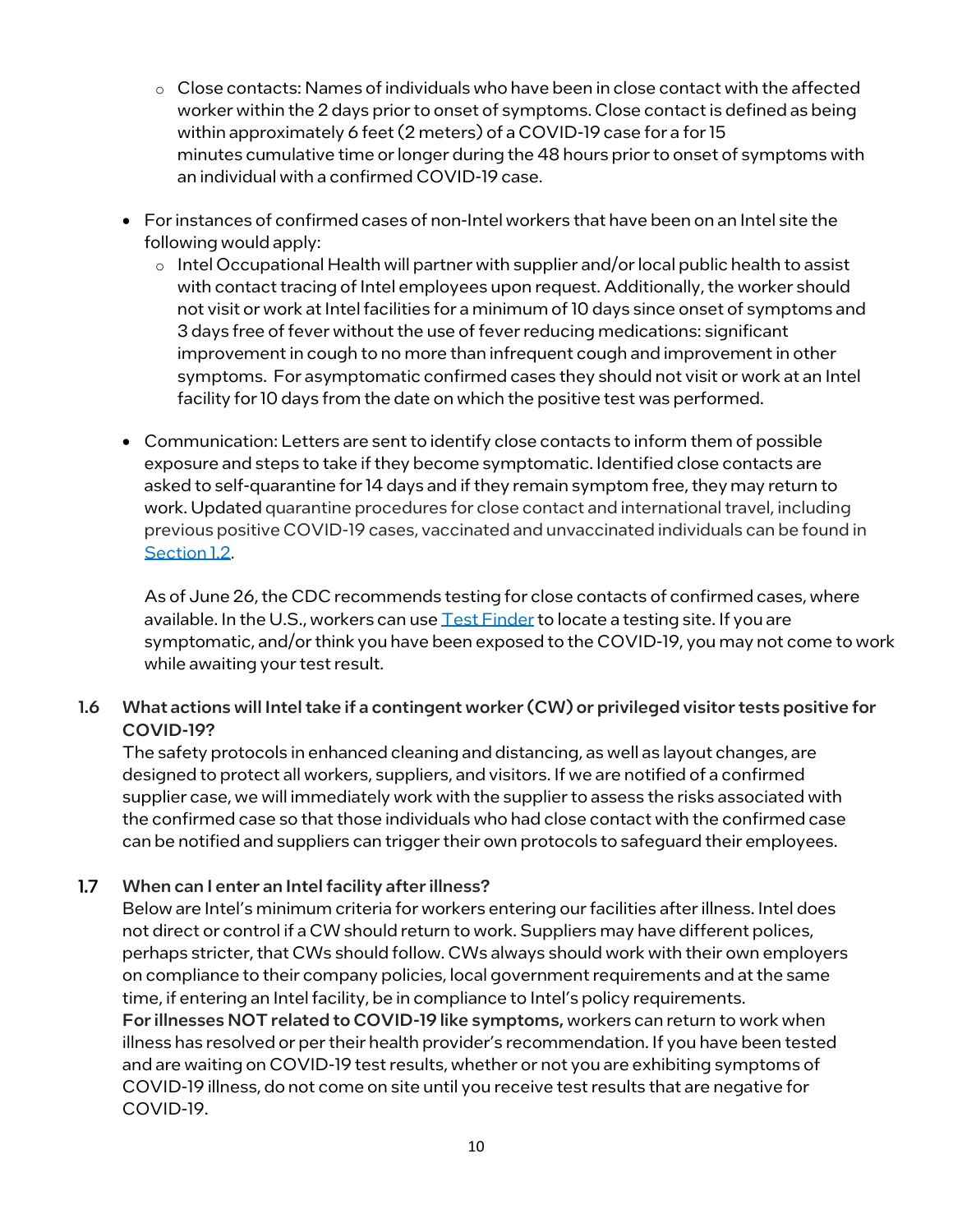For COVID-19 related symptoms: (Typical symptoms include fever, cough, shortness of breath. Other symptoms that may sometimes appear include fatigue, muscle soreness, chills, headache, sore throat, new loss of taste or smell, congestion or runny nose, nausea or vomiting and diarrhea), workers should consider obtaining a COVID-19 test. In the U.S. you can use the Premise Health | COVID-19 Test Site Finder [\(link\)](https://info.premisehealth.com/covid19-test-site-finder) for testlocations. If the rest result is negative, the worker may return to site once they are free of symptoms, including fever, for 72 hours without the use of fever reducing medication; significantimprovement in cough to no more than infrequent cough, and improvement in other symptoms. If symptoms persist, consider retesting. If workers are unable to obtain a COVID-19 test, they should remain away from work for at least 10 days\* since symptom onset AND 3 days free of fever without the use of fever-reducing medications; significant improvement in cough to no more than infrequent cough, and improvement in other symptoms. \*Unless additional time is directed by physician.

Worker does not have symptoms but lives in household with confirmed case: Updated quarantine procedures for close contact and international travel, including previous positive COVID-19 cases, vaccinated and unvaccinated individuals can be found i[n Section 1.2.](#page-7-2) If a household member has symptoms but has not yet tested positive for COVID-19, you may still come to work as long as you do not have symptoms, but you should monitor yourself for any changes. Recommend COVID-19 testing where available. If you develop symptoms or if your household member tests positive, please see quarantine procedures as outlined in Section [1.2.](#page-7-2)

### COVID-19 Testing:

- If you have been tested due to symptoms, close contact with a confirmed case or because you suspect you have been exposed to COVID-19, you must not come back on site whilst awaiting test results.
- If you have been tested for other reasons such as a government requirement, or as part of authorization for travel or a medical procedure, you may continue to work on-site whilst awaiting results unless you have been directed to quarantine as part of that authorization.

#### Worker tests positive for COVID-19:

- o Symptomatic Cases: Worker should remain away from work at an Intel site at least 10 days\* since symptom onset AND 3 days free of fever without the use of feverreducing medications; significant improvement in cough to no more than infrequent cough and improvement in other symptoms unless additional time is directed by physician or local government regulation.
- o Asymptomatic Confirmed Cases: Worker should remain away from work at an Intel site 10 days from the date on which the positive test was performed. \*Unless additional time is directed by physician unless additional time is directed by physician or local government regulation.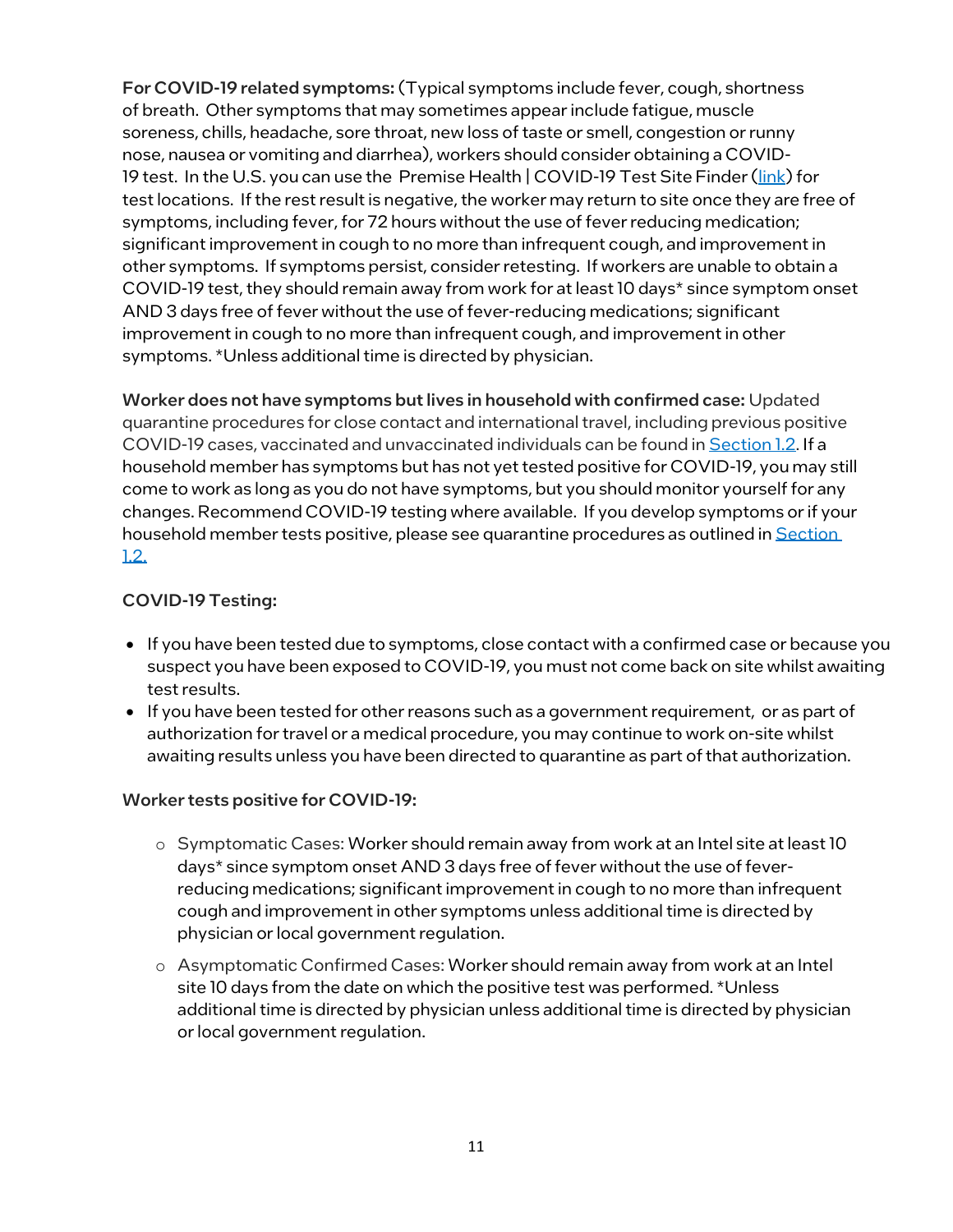## 1.8 How long does the virus survive on surfaces? Is it safe to receive packages from any area where COVID-19 has been reported?

It is not certain how long the virus that causes COVID-19 survives on surfaces, but, absent that information, it seems reasonable to consider that it would behave like other coronaviruses. Studies suggest that other coronaviruses may persist on surfaces for a few hours or up to several days. This may vary under different conditions (e.g., type of surface, temperature, or humidity of the environment). Nonetheless, the risk of catching the virus from touching or coming in contact with a contaminated surface is thought to be low.

If you think a surface may be contaminated, clean it with simple disinfectant (1:100 dilution of household bleach - 5.25% sodium hypochlorite) to kill the virus and protect yourself and others. Clean your hands with an alcohol- based hand rub or wash them with soap and water. Avoid touching your eyes, mouth, or nose.

The likelihood of an infected person contaminating commercial goods is low, and the risk of catching COVID-19 from a package that has been moved, shipped, and exposed to different environmental conditions is very low, if not zero.

### **1.9** Expectations regarding working hours and rest days.

We understand the challenges in the supply chain due to COVID-19 and that a change to working hours may be needed. If you have to shift your labor hours due to COVID-19, Intel will temporarily accept workers working up to 72 hours per week. Perthe Responsible Business Alliance (RBA) [Code of Conduct,](http://www.responsiblebusiness.org/code-of-conduct/) ALL overtime still must be voluntary and the workers must not work more than 6 consecutive days before being given at least 24 consecutive hours of time off (or longer if required by local law). This is to ensure time to rest; no work, cleaning, training, or other duties are allowed during that rest time. You should strive to spread out overtime, which must continue to be voluntary, and be mindful of people becoming tired. Intel expectations are unchanged in that all suppliers are to comply with all RBA Code elements and local laws (pursuant to contracts and purchase orders between Intel and your company) including hiring of foreign or migrant workers and use of student or young workers. Suppliers must not use workers who are not yet 16 years of age for any work. All other RBA Code requirements to provide a safe work environment also must be met. Read [the full RBA Code](http://www.responsiblebusiness.org/code-of-conduct/) and view thes[e Top Guidelines for Protection of Workers during COVID-19](https://www.intel.com/content/www/us/en/supplier/documents/top-guidelines-for-protection-of-workers-during-covid19.html) shared by members of the RBA and added to this document on June 12.

### <span id="page-11-0"></span>2.0 Business Continuity

### 2.1 Why is Intel still operating during the COVID-19 Pandemic?

Intel provides essential computing technology necessary for healthcare, emergency services, digital infrastructure, and economic stability during the pandemic. Intel products power the global digital infrastructure that is now essential to track, contain, and communicate about the impact of COVID-19, using telemedicine to meet greater demand for health care, artificial intelligence and computing power for medical research, robotics for safer assisted patient care, surveillance for safety and security, and data analytics to track the pandemic's trajectory. Schools, families and researchers are depending on computers, networks and data as they navigate this crisis. Many people live alone or are quarantined and the only way of connecting with others is electronically. Many grandparents can only see their grandkids via skype or facetime. Intel technology is used in more than 95% of internet, communications and government digital infrastructures that are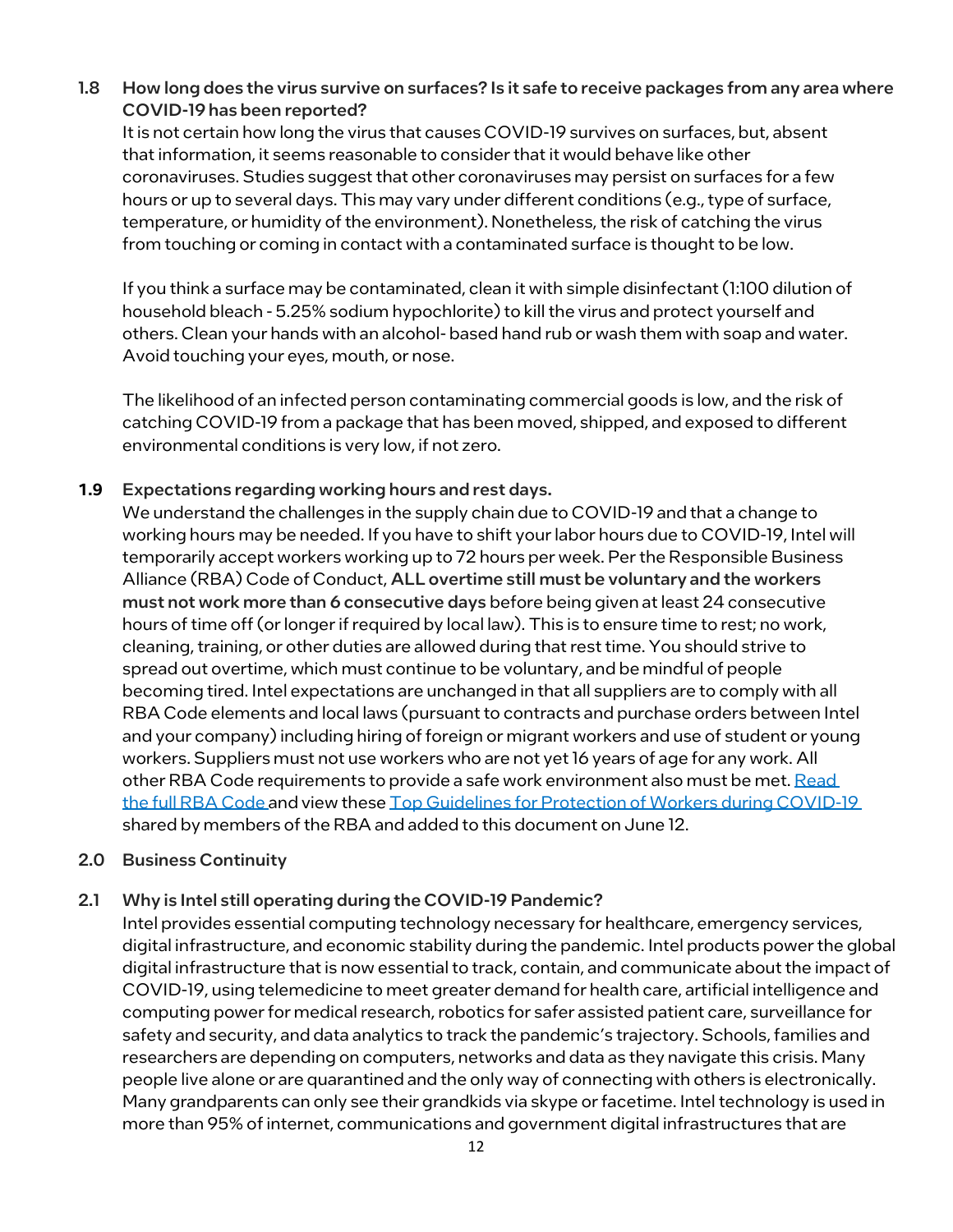critical to receive and disseminate health updates, to coordinate emergency services, and to provide medical services (including virtual monitoring). Operating our factories and labs allows us to produce needed components to ensure these treatment and public health needs are met.

#### [Return to Top](#page-0-1)

- 2.2 How are local government restrictions impacting Intel operations? As governments institute new restrictions on commercial operations, we are working to ensure our compliance while also maintaining business continuity for essential operations in our factories. Currently, our factories around the world continue to operate on a relatively normal basis.
- 2.3 I am a supplier or work for a supplier operating under an outcome/project-based contract or providing other services. What actions, if any, is Intel taking?
	- For outcome/project-based contracts, payments will be made upon satisfactory completion of deliverables, as per contract terms.
	- For Research and Development (R&D) contingent workers, there are no changes to the existing terms and process for outcome/project-based contracts nor time and materials contracts.
	- For labor agencies and the workforce representing Intel with our retail partners, continued support for those agencies and workforce will continue for at least the next two months.
	- For specific questions, please contact your management or Intel point of contact.

#### 2.4 What is the status of on-site services?

Effective March 18, 2020, Intel temporarily closed on-site services at Intel such as dental, spas, hairdressing and other like services. These on-site services will not be allowed on Intel campuses, effective immediately. We also will temporarily close gyms, workout rooms and sports courts. At sites where we share such facilities with other companies, you should not use them during this time.

*For at least two months, we will take steps to ensure those suppliers who provide the following on-site services are able to continue to provide for their hourly employees as if they were working their standardly scheduled shift hours without disruption:*

• *Janitorial/custodial, building maintenance & repairs (Technicians: HVAC, Plumbing, Elevators, LSS and Mechanical), landscaping/pest control/snow removal, mail services, café, fitness, busing/shuttle services and security*

For those suppliers that provide other services or are operating under outcome/project-based contracts, please see FAQ 2.3.

#### <span id="page-12-0"></span>[Return to Top](#page-0-1)

- 3.0 Protecting Workers Who Must Come on Site
- <span id="page-12-1"></span>3.1 What is Intel doing to ensure its work environment is safe due to the COVID-19 outbreak?

Our number one commitment is ensuring the safety and well-being of all workers and visitors on Intel sites. The safety measures taken include increased frequency of cleaning common spaces, implementing social distancing guidelines, screening visitors, suppling facemasks and thermometers, and providing people with information they need to protect themselves and their coworkers while working on site.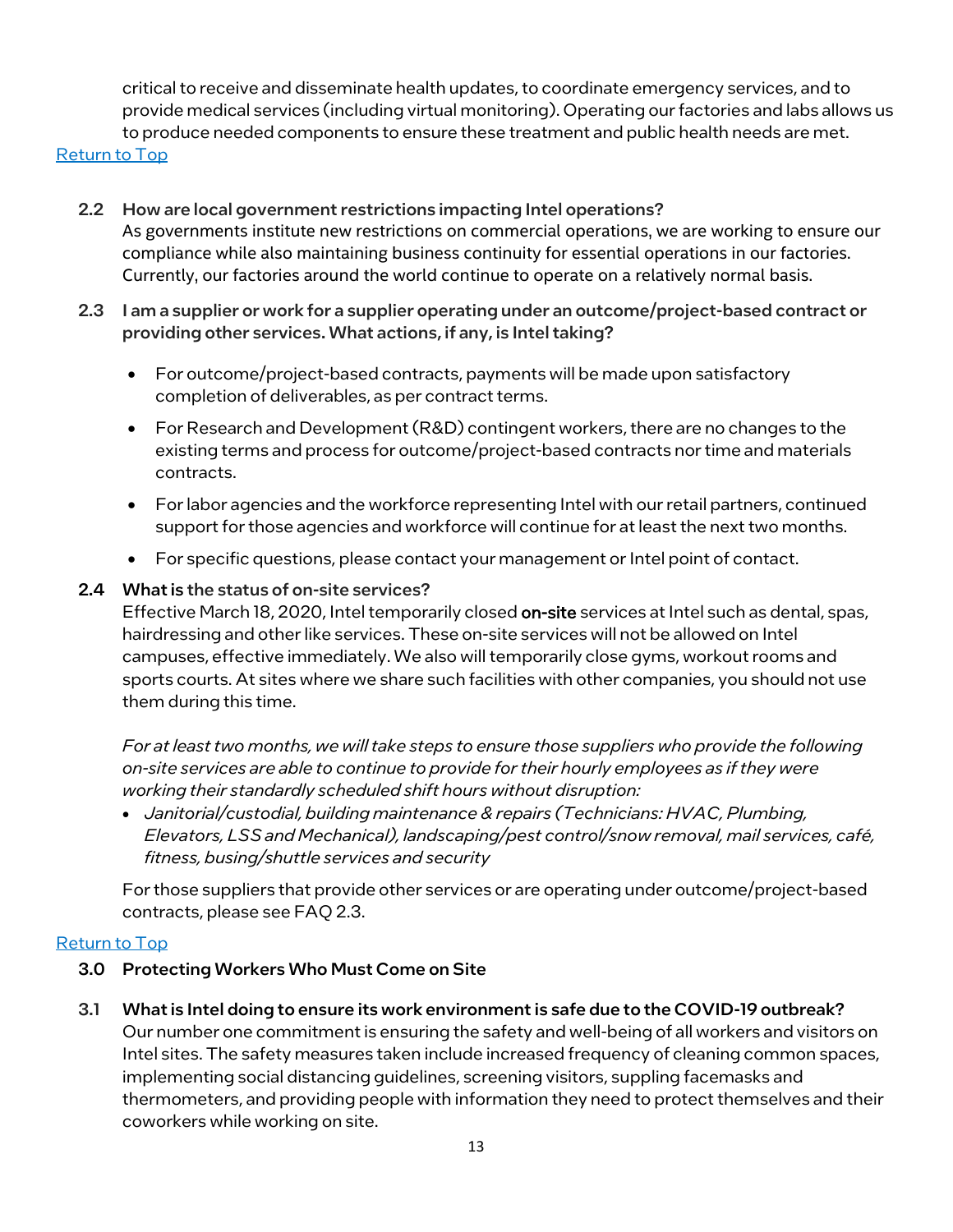Examples of protocols to reinforce social distancing in our operations include:

- Meetings: To help keep meeting areas safe, no more than 10 people should attend any meeting that is held face-to-face. Other attendees can join by Skype. Please limit the number of attendees to no more than half the room capacity, leave every other chair empty, and do not sit directly across from anyone. Only one person at a time should occupy phone booth style meeting rooms.
- Staggering shift start times and work activity to avoid congestion.
- Limiting activity that require people to be in close proximity with others.
	- o For example, some activities in factories require techs to be in close proximity for efficiency and safety reasons, including two-person lifts and safety buddies.
- Reconfiguring work to minimize the time period workers are less than a two meter/six feet distance can be minimized.
- In the fab, workers wear a hood, gloves and are in a space with laminar, filtered air flow, so brief interactions like a two-person lift or pulling someone into a safety shower should be low risk for COVID-19 transmission based on the lessons from our China factories.
- Reducing shift sizes where helpful to facilitate social distancing.
- Using the Pre-Task Planning (PTP) process to plan to work safely and incorporate social distancing requirements.
- Delaying work temporarily to allow for appropriate PTP. If workers are not comfortable, they can stop the job, alert their manager, and leaders will figure out a safe way to do it or will delay the job until it is safe.
- Reducing seating capacity in our cafeterias, removing self-service options, and limiting the number of people in the serving area.
- Imposing six-foot/two-meter social distancing requirements on all Intel transportation and third-party transportation on Intel premises, including golf carts (driver only, no passengers unless an approved barrier is in place), shuttle buses, pickup trucks or any other mode of transport. Intel transportation programs such as carpool, vanpool and ride share are suspended for sites in phase 1 or 2, unless workers are from the same household. Where possible, please use alternatives to public transit when social distancing cannot be achieved. Workers should avoid traveling together in a car for any length of time, including when on travel, going off-site for lunch, transportation within the site, between sites, or for any other purpose. On-site workers should seek alternatives to sharing transportation. If shared transportation must occur, workers must follow social distancing guidelines and not sit sideby-side in double seats or directly in front of or behind someone, wear a mask, and open windows to permit fresh air ventilation.
- Social distancing (6ft, 2M) should be maintained in elevators. Consider using stairs to leave elevator space for others who cannot climb stairs.
- Encouraging virtual meetings over in-person meetings. Limiting conference room meeting capacity to no more than 50%. Leaving empty chairs between each person and not having individuals sit across from each other.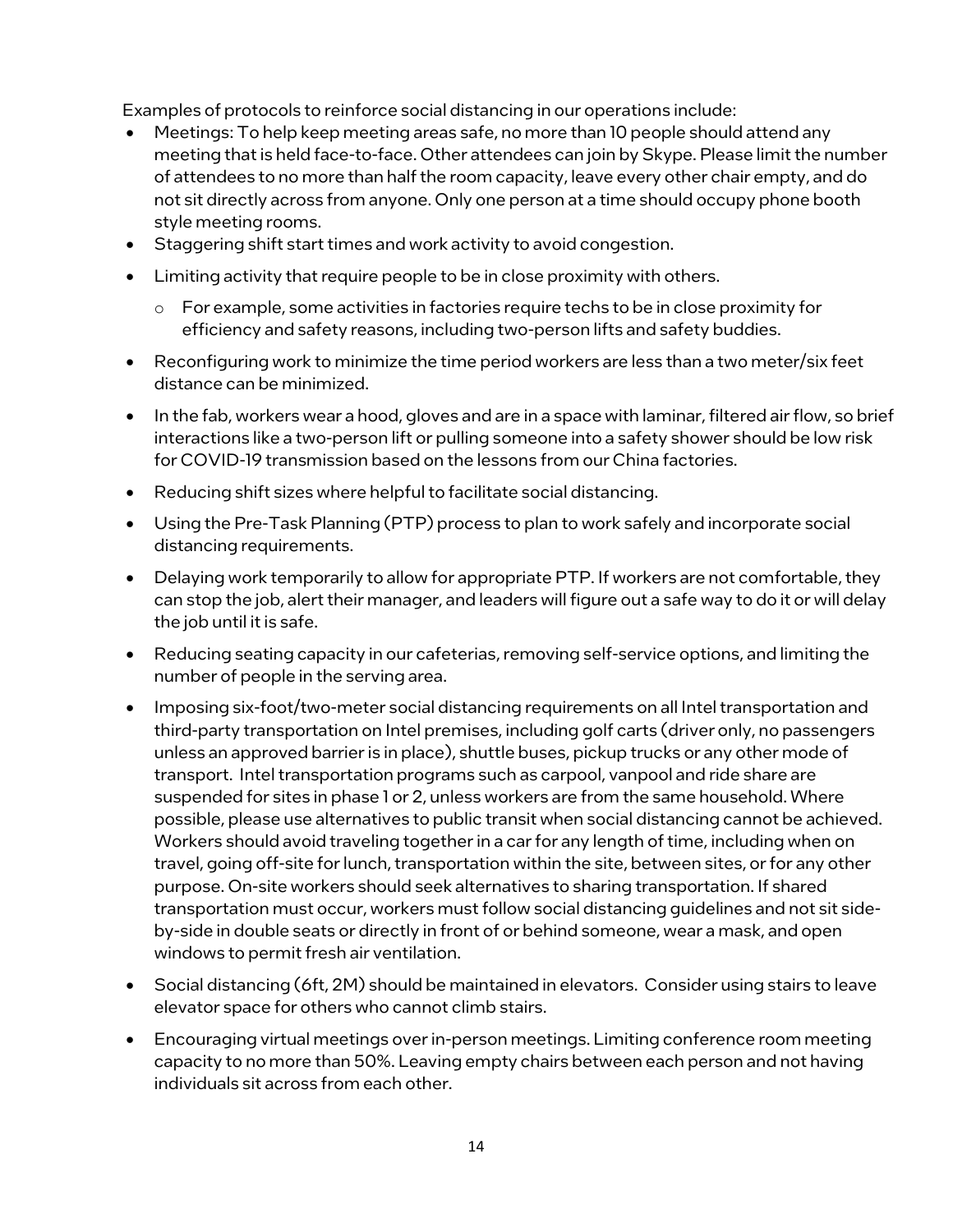In the manufacturing environment various mitigations strategies, including personal protective equipment (PPE), have been introduced to address social distancing challenges. Please check with your Intel point of contact on mitigations in your work area.

## <span id="page-14-0"></span>3.2 Are facemasks mandatory while on site at Intel?

Throughout the pandemic, we have reliably followed recommendations from national and international health authorities such as the Centers for Disease Control (CDC) and the World Health Organization (WHO) who both recommend the use of facemasks. In addition, new scientific studies have validated the efficacy of facemasks and as a result we are implementing an additional layer of protection with the mandatory use of facemasks at Intel sites starting this week.

Intel is requiring facemask use at all Intel sites in Phase 1 and 2 and recommending use for Phase 3 of Intel's return to workplace process.

You must [properly wear a facemask,](https://circuit.intel.com/content/dam/circuit/corp/2020/EnglishSurgicalMaskHowToFINAL6April2020.pdf) covering your mouth and nose and fitting snugly against the sides of your face. Facemasks must be worn in all areas at all times when on-site - including but not limited to phone booths, collaboration rooms, conference rooms, manufacturing and support spaces, labs, remote operations centers, bullpens, cafeterias, restrooms, hallways, elevators and stairwells.

You may remove your mask:

- In reopening phase 1 when actively eating at your cube, desk or in the cafés you mustreplace your mask as soon as you finish eating/drinking.
- In reopening phases 1-2 when outdoors, provided that social distancing is maintained.
- In reopening phases 1-2 when seated at assigned personal seating in office areas.

These measures are being implemented based on CDC guidance and recent trends in local health authority guidance. If local governmental requirements are more stringent, they must be followed. These measures are being implemented based on CDC guidance and recent trends in local health authority guidance. Intel will continue to provide facemasks for personnel working on-site or if you prefer, you can wear your own personal cloth facemask. If you bring a facemask from home[, cloth face coverings](https://circuit.intel.com/content/hr/coronavirus/coronavirus-office-safety.html#facemasks) should be at least two layers of material. Bandanas as face coverings and facemasks with valves are not permitted to be worn onsite. The mask must completely cover the nose and mouth and fit snugly against the sides of your face. When wearing a mask, you must continue to observe all our social distancing guidelines and other safety practices. Social distancing and frequent, thorough hand washing are still the most effective ways to prevent spread of the virus.

[Acceptable On-site Face Coverings](https://www.intel.com/content/www/us/en/supplier/documents/acceptable-face-coverings-or-nm-hudson.html)

### Exceptions:

The updated Intel policy does not permit facemask exceptions for workers onsite at Intel sites in Phase 1 and 2. Effective September 24, 2020, there are no exceptions to required mask use for medical, religious, or other reasons. Contingent workers who previously secured a mask exception should promptly contact their employers to discuss a reasonable accommodation as they too will not be provided an exception going forward.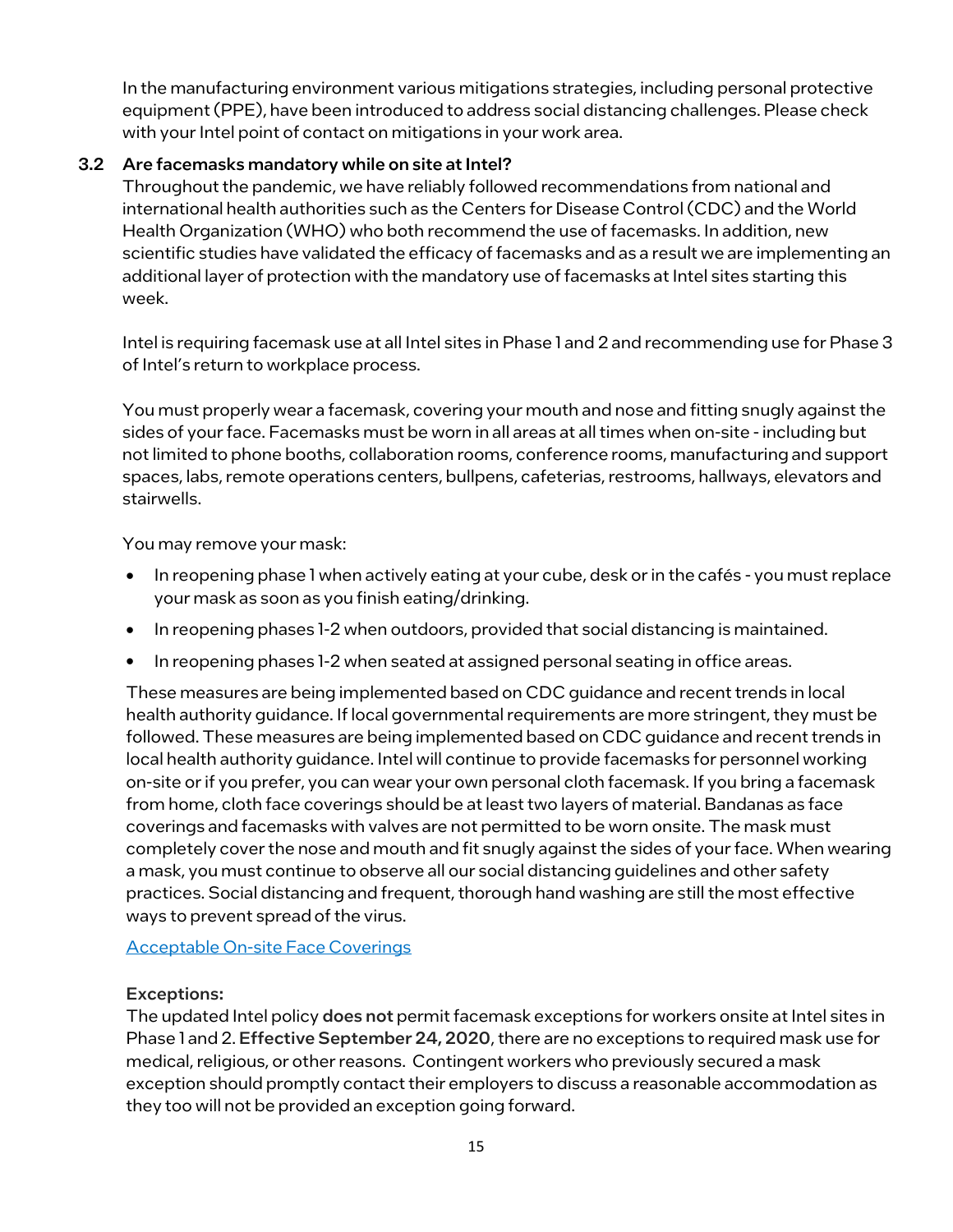#### Can I wear a face shield instead of a face mask?

No, face shields are not an appropriate alternative. According to the CDC, effectiveness of face shields is unknown at this time.

#### Why isn't Intel allowing mask exceptions for medical or religious reasons anymore?

There is an evolving understanding on the importance of facemasks in preventing community transmission. There is currently broad consensus among health authorities on the importance of facemasks as a safety measure in preventing community transmission of COVID-19, especially when combined with other safety measures. Intel's safety culture is critical to our successful operation. During the pandemic, we will treat masks as we do other important safety requirements, for which we do not make exceptions.

#### Why did Intel allow facemask exceptions for medical or religious reasons previously?

Earlier in the pandemic, there was less consensus regarding the efficacy of facemasks from health authorities, and we wanted to allow flexibility for Intel workers with legitimate reasons for facemask exceptions. However, we have continued to follow the evolving public health discussion, and there is currently broad consensus among health authorities on the importance of facemasks as a safety measure in preventing community transmission of COVID-19, especially when combined with other safety measures.

If a worker is returning to the site and believes they cannot wear a facemask on-site, or a worker has a new request, the worker should promptly contact their employers to discuss a reasonable accommodation as they too will not be provided an exception going forward.

Even if you are using a mask, you must continue to observe all our social distancing guidelines and other safety practices. Social distancing and frequent, thorough hand washing are still the most effective ways to prevent spread of the virus, in addition to staying at home if you feel unwell. Please conserve the supply of facemasks so that we don't consume more than necessary. In accordance with [the Santa Clara County Public Health Order,](https://www.sccgov.org/sites/covid19/Pages/public-health-orders.aspx) businesses must ensure that all personnel entering our facilities wear face coverings. As a result, all delivery personnel, suppliers and any others entering an Intel facility in Santa Clara County will be required to wear a face covering.

### 3.3 Reuse and storage of masks

Facemasks should be reused as long as they continue to be clean and viable (not torn or otherwise compromised). Non-cloth facemasks generally should not be washed, and they should be replaced if they become dirty. When not in use, facemasks should be stored in a clean and dry location. Reuse and storage should be consistent with local governmental recommendations.

#### 3.4 Gloves

The primary mode of transmission is from droplets due to coughing and sneezing. While we do use gloves in our manufacturing areas and some labs, the WHO and CDC are not recommending glove use for healthy individuals outside of the healthcare environment. Gloves do not prevent the transmission mode of touching your face. The key prevention strategies are proper coughing hygiene (cover your cough), frequent hand washing, and not touching your face.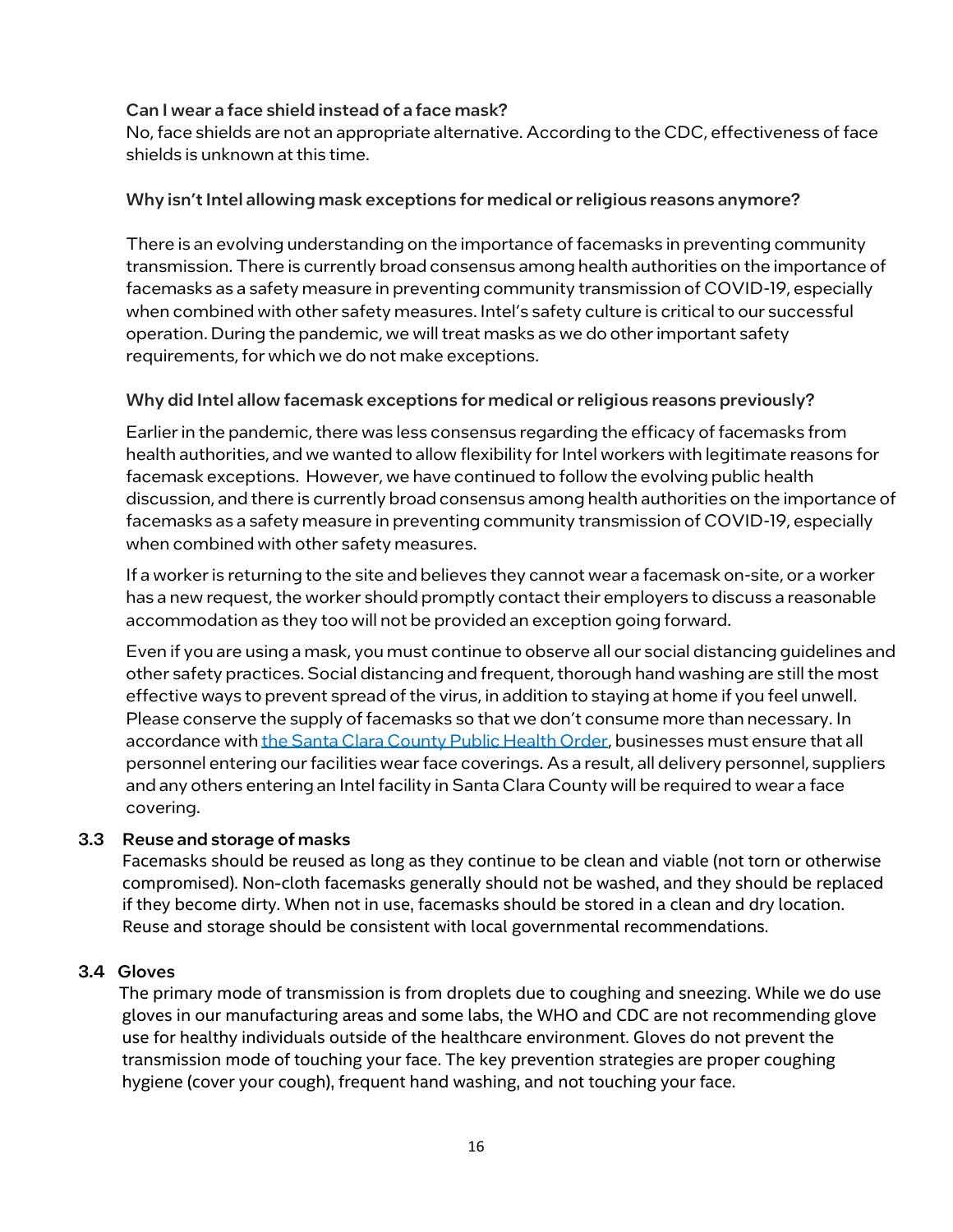### 3.5 Intel is providing hand sanitizer to on-site workers?

Intel continues to place hand sanitizer at sites where workers are reporting for work. When soap and water are not available, the use of alcohol-based disposable hand wipes or gel sanitizers is recommended (or other health authority recognized or approved sanitizers).

#### 3.6 Intel is providing thermometers to on-site workers?

Starting the week of April 6, Intel is providing thermometers to our on-site workers, along with information on how to use them and what to do if you have an elevated temperature. You will be able to take these thermometers home and use them to monitor the health of yourself and your household. We recommend taking your temperature every day before reporting to work. If you register a temperature higher than 100.4°F (38°C) you should notify your manager by telephone and, if necessary, call your healthcare provider. Do not come to an Intel site if you have a fever or feel sick. You should also seek medical attention if you or any member of your household experiences any other symptoms of a COVID-19 infection, including coughing or shortness of breath.

#### 3.7 What are the additional recommendations for two-person tasks?

In order of preference for close distance or two-person tasks, the following is recommended: 1. If the task spec requires respiratory protection (air purifying respirators, airline respirators, etc. including PAPR) for individual performing the primary task, and both persons are respirator wearers, have them both wear respirators to complete the task.

2. If the task spec does not require respiratory protection, but both individuals are current respirator wearers, have them both wear respirators to complete the task.

3. If the task already requires the use of a face shield, have both persons wear face shields and facemasks (under hoods if in the cleanroom - micro approved).

4. If the task does not require the use of a face shield, determine if there are face shields available (can be a medical style face shield) to be used by both workers to complete the task, have both persons wear face shields and facemasks (under hoods if in the cleanroom - micro approved).

5. A temporary physical barrier can be created between the two workers executing the tasks - in addition to the use of facemasks by them.

### 3.8 Is Intel doing extra cleaning of its sites as a result of the COVID-19 outbreak?

Yes. Intel increased the frequency of cleaning common spaces such as manufacturing spaces, support areas, labs, lobbies, elevators, cafeterias, restrooms, conference rooms, Air Shuttles, shuttle buses and exercise facilities. These cleaning practices are consistent with CDC and EPA guidance. Workers should also take steps to safeguard their health including washing hands frequently, maintaining good personal hygiene, avoid touching their faces, staying home if they feel ill and wearing face coverings. The [Building Assistance Center](https://jll-intel.corrigo.com/CP30/sign-in) site can be used to address cleaning of specific spaces and areas.

#### 3.9 Should building cleaning occur more often or should there be a "super clean" if a suspected or confirmed COVID-19 case was present in a work area?

We have increased the frequency of the cleaning of our sites. This is a more effective way of keeping our workers and others who come to our site safe on an on-going basis. We also implemented additional cleaning practices after confirmed case contact tracing. These practices are consistent with CDC and EPA guidance.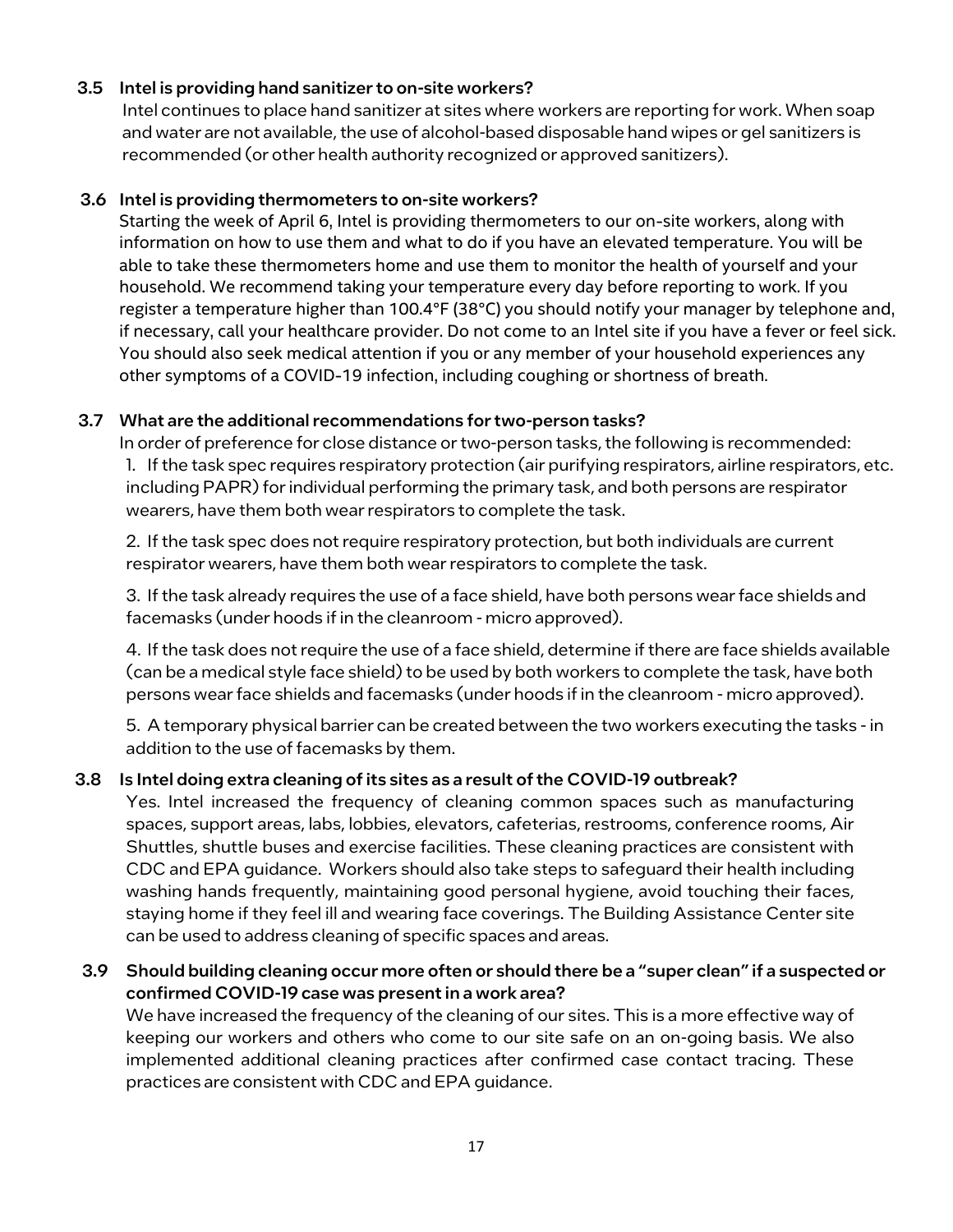#### 4.0 Working Remotely

#### 4.1 I've been told I need to work remotely.What guidance does Intel have to offer?

Working away from an Intel location is recommended for all workers whose work can be performed remotely. If you normally work at an Intel location, please speak with your employer before changing current work arrangements to ensure sound planning. This will help reduce the number of people at work and protect those who need to come on-site to keep our labs, factories, and other critical operations running. All individuals are required to work remotely to the maximum extent possible. Individuals will receive direction from their management or sponsors about the work that can be performed remotely as well as work that must be performed at Intel's sites. Individuals should limit time onsite and avoid being onsite during off-hours.

With an increase of Intel contingent workers working from home, it is critical to follow workingfrom-home best practices[. Guidance is outlined here](https://www.intel.com/content/www/us/en/supplier/documents/work-from-home-securely.html) to help you work from home securely and help safeguard your supplier and Intel's information. Contact your Intel sponsor should you need additional information.

#### 4.2 Is Zoom an approved communication platform?

Zoom is not an approved platform for sharing any Intel confidential information when Intel is not the host of the session. As a result, if you initiate any meetings via Zoom with Intel, Intel will not be able to share any confidential information.

#### [Return to Top](#page-0-1)

#### <span id="page-17-0"></span>5.0 Travel

Starting October 1, 2021, we will move to a list of approved travel locations and travelers will be required to be vaccinated [\(LINK\)](https://www.intel.com/content/www/us/en/supplier/documents/approved-travel-locations.html).

#### Effective October 1, 2021:

Travel to/from unrestricted locations [\(LINK\)](https://www.intel.com/content/www/us/en/supplier/documents/approved-travel-locations.html) will be limited to employees that have completed their vaccination series or that have received an ELT exception. Business critical travel to/from restricted locations [\(LINK\)](https://www.intel.com/content/www/us/en/supplier/documents/approved-travel-locations.html) will continue to require ELT approval for all workers.

All travel must also meet Intel's COVID travel requirements (below), including applicable testing and quarantine requirements, as well as any local restrictions.

Beginning Oct. 15, travel to/from unrestricted locations without ELT approval will also be authorized for those who are vaccinated or who have previously recovered from COVID-19 with a positive COVID-19 test or a positive antibody "IgG" test.

Testing: Any worker who receives approval to travel internationally is required to take a PCR or rapid antigen test, and test negative, within 72 hours of boarding their outbound flight. This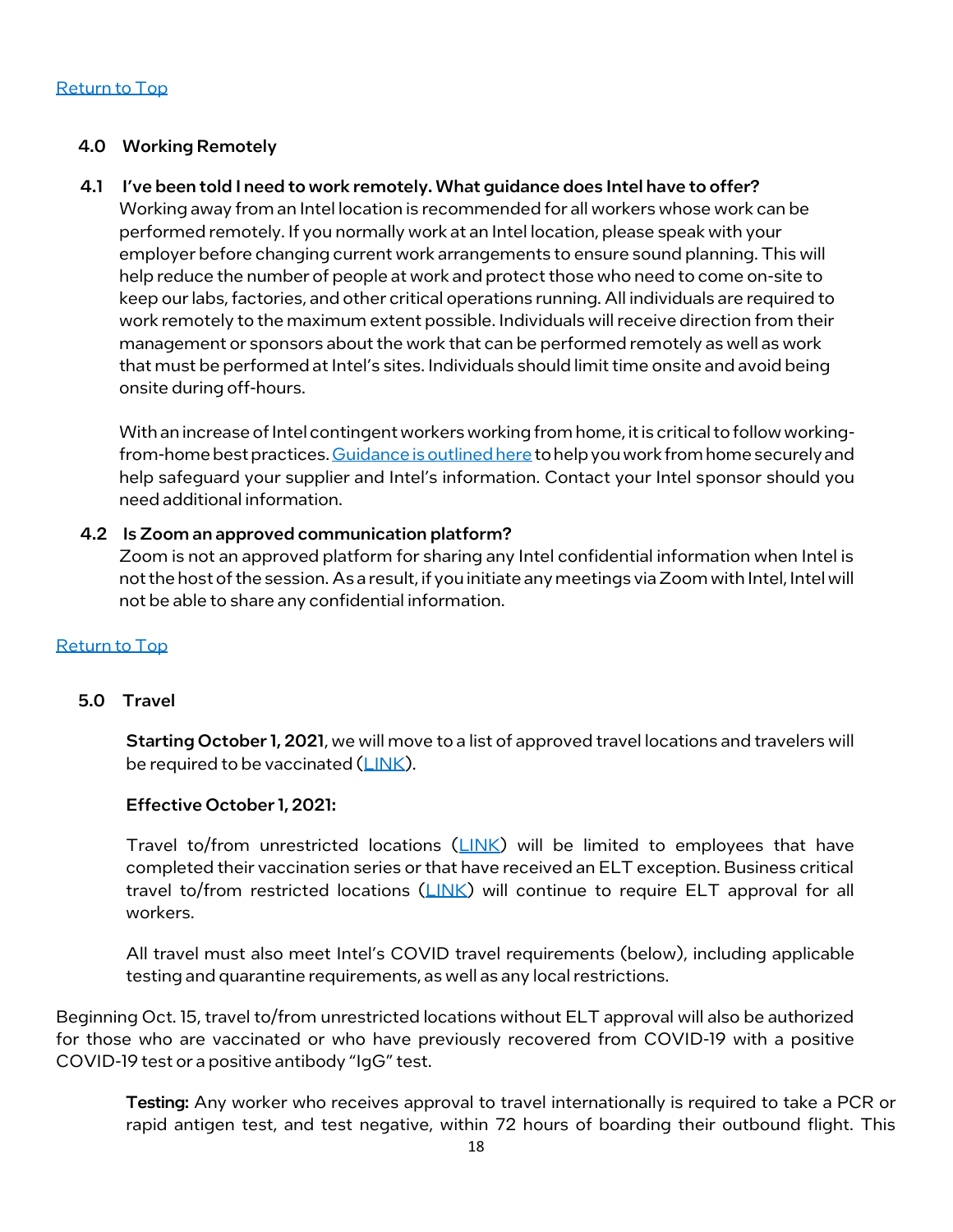requirement applies to all workers who are approved for international travel regardless of whether the workerhas received the COVID-19 vaccination or has a previous infectionand regardless of the testing requirements of the country to which they are traveling. Travelers are recommended to retain documentation of their laboratory results, either as a hard copy or electronic. Specific testing requirements may also be required for entry or transit through other countries.

Quarantine: Please refer to Section 1.2 for quarantine procedures following international travel.

You must also follow all local government quarantine requirements applicable to either regional or international travel if the requirements are stricter.

### [Return to Top](#page-0-1)

<span id="page-18-0"></span>6.0 How to Stay Connected and Where to Get More Information

## 6.1 Where can I communicate my concerns about building safety?

If a supplier has any concerns about a specific condition its workers see while at an Intel site, you should contact your Intel sponsor. You can also submit a ticket through the Building Assistance Center to address cleaning of specific spaces and areas. The contact numbers for the Building Assistance Center are 1-888-557-1712 (US/CAN/LAR), 60 4-2535678 (APAC), and 972 8 6125678 (EMEA).

## 6.2 How do suppliers, visitors, and sponsors get updates on guidance around Intel's response to COVID-19?

The best source for Intel-specific information regarding COVID-19 is on supplier.intel.com where we will regularly post updates and other important information. Intel Sponsors also can check updates on Circuit. If you have a regular Intel point of contact, you may also reach out to that person.

### 6.3 Where else can I get information about COVID-19?

- [World Health](https://www.who.int/emergencies/diseases/novel-coronavirus-2019) Organization
- [Centers for Disease](https://www.cdc.gov/coronavirus/index.html) Control

### [Return to Top](#page-0-1)

## <span id="page-18-1"></span>7.0 Returning to Intel Campuses

- 7.1 Now that some countries / sites are welcoming workers back on campus, what can I expect?
	- [As of April 24, we are giving early guidance about returning to Intel campuses.](https://www.intel.com/content/www/us/en/supplier/documents/coronavirus-return-to-campus-update.html) Stay close to your company's guidance and reach out to your Intel point of contact as needed.
- <span id="page-18-2"></span>7.2 Is there training available for returning to work at an Intel Campus?
	- Yes. This training  $(LINK)$  will help you understand how to maintain a safe environment for your health and safety and the health and safety of your co-workers and family.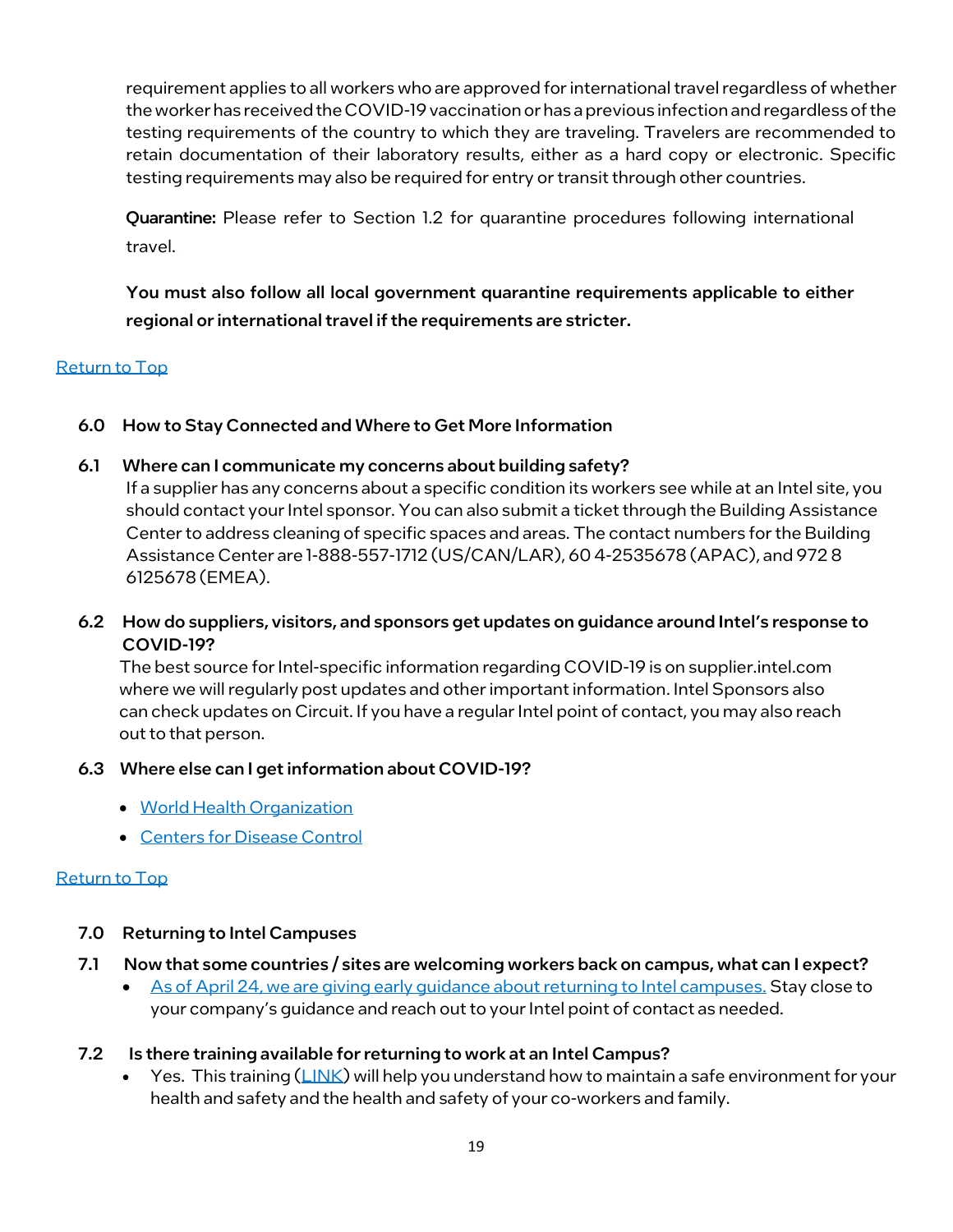• Please access the CA Supplemental Materials for COVID19 Pandemic Training as of January 7, 2021.

### <span id="page-19-0"></span>[Return to Top](#page-0-1)

### 8.0 COVID-19 Vaccine FAQs

8.1 Will Intel require vaccinations for its workers performing essential work on-site or to return to work on-site?

Intel does not require COVID-19 vaccination for its workforce. If local requirements are different, workers must comply with these government requirements. However, based on guidance from national and international health authorities such as the Centers for Disease Control and Prevention (CDC) and the World Health Organization (WHO), Intel strongly recommends COVID-19 vaccines approved by national health authorities. Vaccine availability will depend on local government distribution and prioritization plans.

#### 8.2 Will Intel offer vaccinations on-site?

In locations where we may be able to offer on-site vaccinations, we are actively working with government officials and our on-site healthcare vendors to assess the feasibility and options to offer vaccinations in accordance with local government guidelines, including vaccine prioritization for specific groups. Intel will not consider offering vaccinations to workers until public health authorities recommend administration for specific groups, such as workers who must be on-site to perform their work. Even then, vaccines may not be available for our on-site healthcare vendors to provide.

### 8.3 What if I don't want a vaccination?

Intel does not require that its workforce obtain the COVID-19 vaccination. If local requirements are different, workers must comply with these government requirements. Based on guidance from national and international health authorities such as the Centers for Disease Control and Prevention (CDC) and the World Health Organization (WHO), Intel strongly recommends COVID-19 vaccines approved by national health authorities.

#### 8.4 Do I still have to work with someone who declines to be vaccinated?

Intel does not require that its workforce obtain the COVID-19 vaccination. All Intel personnel working on-site must continue to follow all safety practices, including social distancing and mask requirements applicable at their work location, even if they have received a vaccine. If local requirements are different, workers must comply with these government requirements.

#### 8.5 When can I get a vaccine?

Public health authorities have made initial recommendations (or requirements) for prioritization of vaccination for health care workers, certain groups at high risk of infection or for those at high risk of severe illness. As vaccines become more readily available, such authorities will prioritize additional groups for vaccination. Intel is actively engaging with these authorities to understand any implications for our workforce. In the meantime, please consult with your physician or local health authority for options within your location.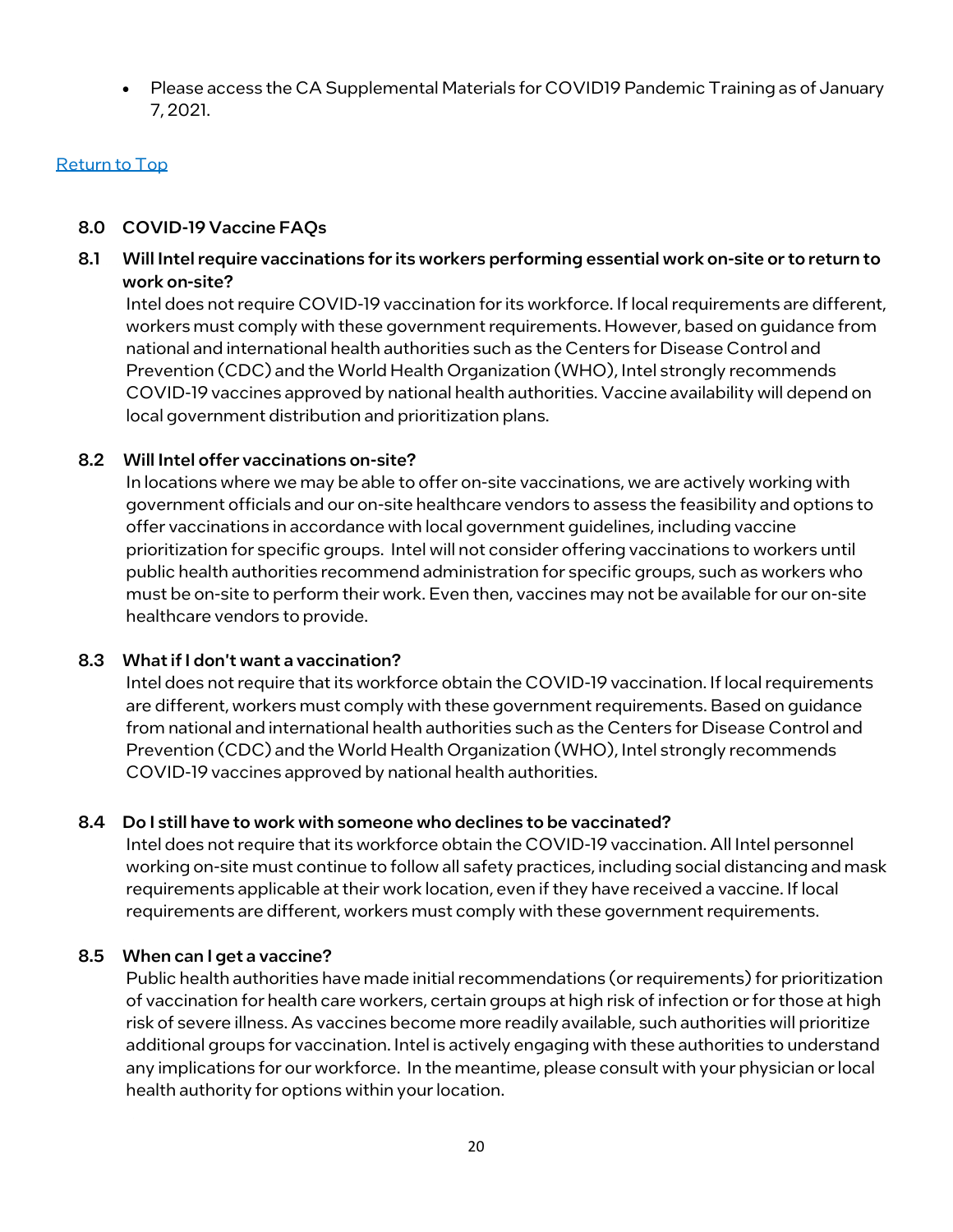## 8.6 I am currently required to work on-site. Can I obtain the vaccine sooner due to my "on-site worker" designation? Can Intel arrange for earlier prioritization?

As vaccines become more readily available, Intel will follow prioritization guidelines for vaccine distribution from local, state and national public health authorities and governments in the locations where we operate. We are actively engaging with government officials to ensure the essential nature of Intel's operations and workers who must be on-site are considered when setting priorities.

Intel will not consider offering vaccinations to workers until public health authorities recommend administration for specific groups, such as workers who must be on-site to perform their work. Even then, vaccines may not be available for our on-site healthcare vendors to provide. However, in locations where we may be able to offer on-site vaccinations, we are actively working with both healthcare authorities and on-site vendors to assess the feasibility and options to offer vaccinations (in accordance with local government guidelines).

### 8.7 Will the phased return to workplace approach change?

No. Intel's Pandemic Leadership Team (PLT) developed a phased approach to gradually enable our broader workforce to return to our sites around the world, and we will continue with our phased approach. Each site's approach and timeline for enabling additional workers to return will depend on local government regulations, community case trends, and recommendations from local and international health authorities like the World Health Organization.

If you are working from home, do not work on-site unless you are invited to do so by your manager or sponsor.

### 8.8 If I have been vaccinated, can I return to work on-site in an earlier phase?

No. Intel's Pandemic Leadership Team (PLT) developed a phased approach to gradually enable our broader workforce to return to our sites around the world, and we will continue with our phased approach.

Intel will determine which workers return on-site based on business group prioritization and the capacity at an Intel site. Priority will be given to those business groups that need to access physical equipment on-site or where productivity of a business group requires access to a site. If you are working from home, do not work on-site unless you are invited to do so by your manager or sponsor.

### 8.9 If I have been vaccinated, does this change my quarantine requirements as a result of travel or close contact?

Updated quarantine procedures for close contact and international travel, including previous positive COVID-19 cases, vaccinated and unvaccinated individuals can be found in [Section 1.2.](#page-7-2)

### 8.10 If I have been vaccinated, can I go meet with business partners?

You must continue to follow Intel's meeting, event and travel guidelines based on the phase at your site. Updated quarantine procedures for close contact and international travel, including previous positive COVID-19 cases, vaccinated and unvaccinated individuals can be found in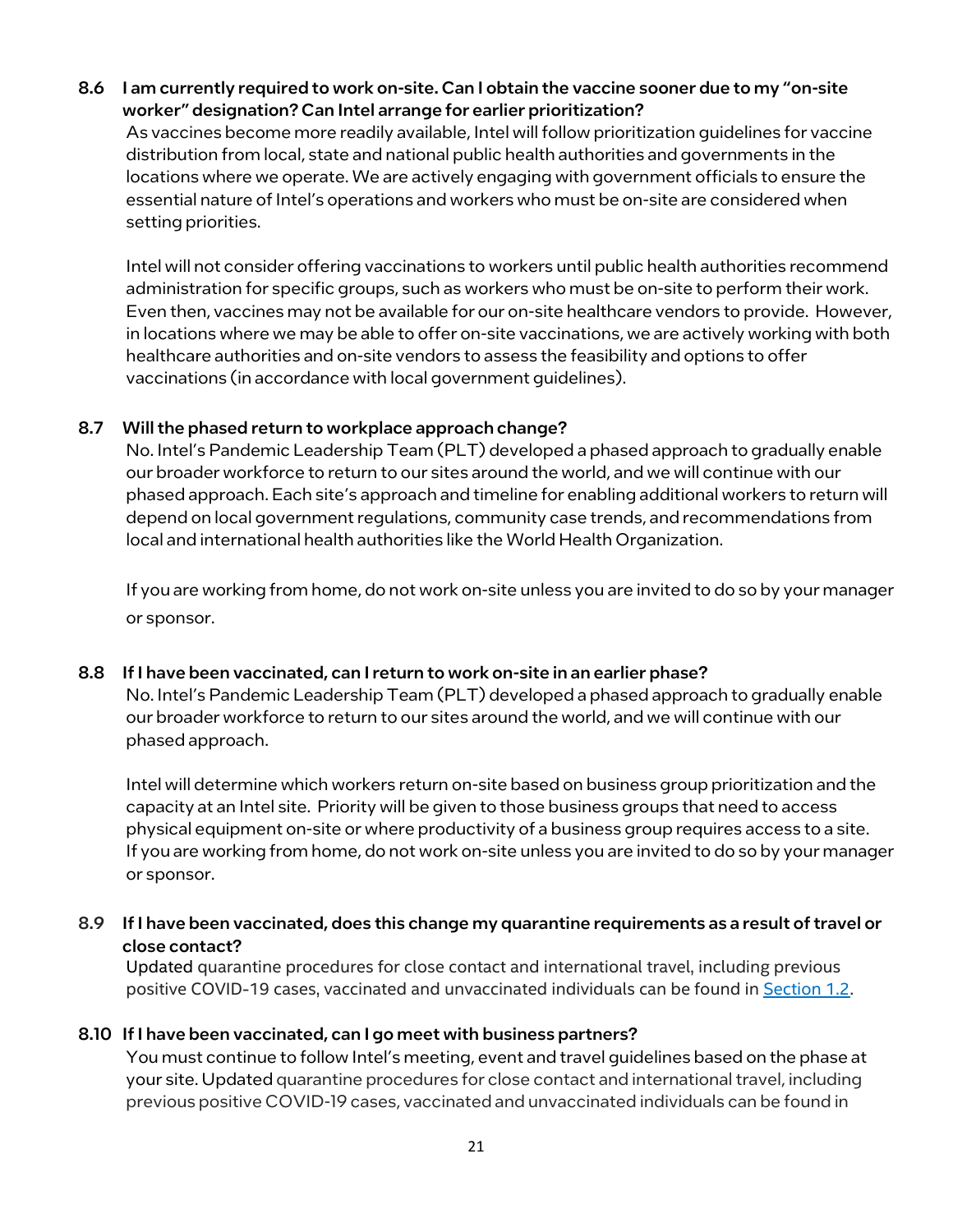### [Section 1.2.](#page-7-2)

#### 8.11 If I have been vaccinated, do I still have to wear a facemask?

Yes, we will continue to require facemask use consistent with our reopening phase guidance. We must continue to follow the guidelines that have enabled us to keep our operations running safely even if you have been vaccinated. As each site moves through our phased approach, policies will adjust accordingly. Remember that Intel requires facemask use at all Intel sites in Phase 1 and 2, and recommends facemask use at all sites in Phase 3 of Intel's return to workplace process. Intel's PLT safety guidelines depend on each site's local government regulations, community case trends, vaccination rates, and recommendations from local and international health authorities.

#### 8.12 How many of my team need to be vaccinated before we can have an in-person event/meeting?

Intel does not require COVID-19 vaccination for its workforce; therefore, vaccination status will have no effect on whether in-person meetings can be held. If local or country requirements are different, workers must comply with these government requirements. We must continue to follow the preventive measures that have enabled us to keep our operations running safely, whether some or all of your team members have been vaccinated.

Please continue to follow Intel's meeting, events, and travel guidelines based on the phase at your site, regardless of your team's vaccination status.

#### 8.13 Do managers or CW sponsors need to know who has been vaccinated? Do employees or contingent workers need to share if they have been vaccinated?

For privacy reasons, managers or CW sponsors must not collect or share employee medical data, including information regarding vaccination status. Employees do not need to share whether they have been vaccinated. Review the COVID-19 Privacy Notice, which provides information on [how Intel processes personal information related to its COVID-19 activities.](#page-22-0)

#### 8.14 Do visitors need to be vaccinated to come on-site?

Intel does not require COVID-19 vaccination for its workforce or visitors. If local requirements are different, visitors should also comply with these government requirements. However, in accordance with our return to workplace phased approach, external visitors are not permitted at Intel sites in Phase 1 unless it is for business-critical purposes. If your site is in a Phase 2 or 3, guidance varies.

8.15 Should I come to work if I am experiencing side effects after receiving the vaccine? As a general practice, if you are sick or feel unwell for any reason, please stay home and inform your manager.

### 8.16 Is the vaccine safe? What are the side effects? Should I get it? Can the vaccine give me COVID-19? How do I get the vaccine?